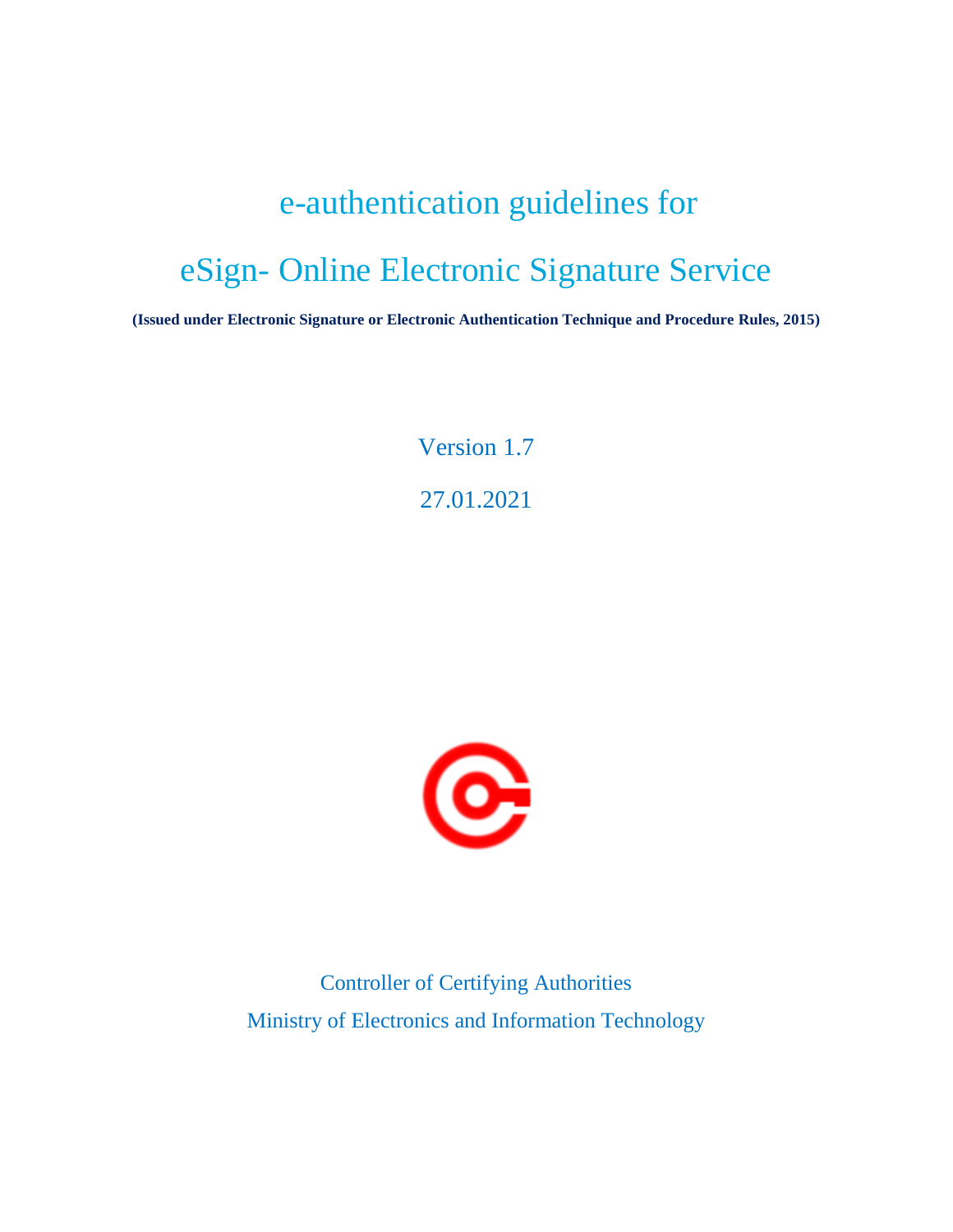# **Document Control**

| Document Name  | e-authentication guidelines for eSign-Online Electronic Signature Service |
|----------------|---------------------------------------------------------------------------|
| <b>Status</b>  | Release                                                                   |
| Version        |                                                                           |
| Last update    | 27 Jan 2021                                                               |
| Document Owner | <b>Controller of Certifying Authorities, India</b>                        |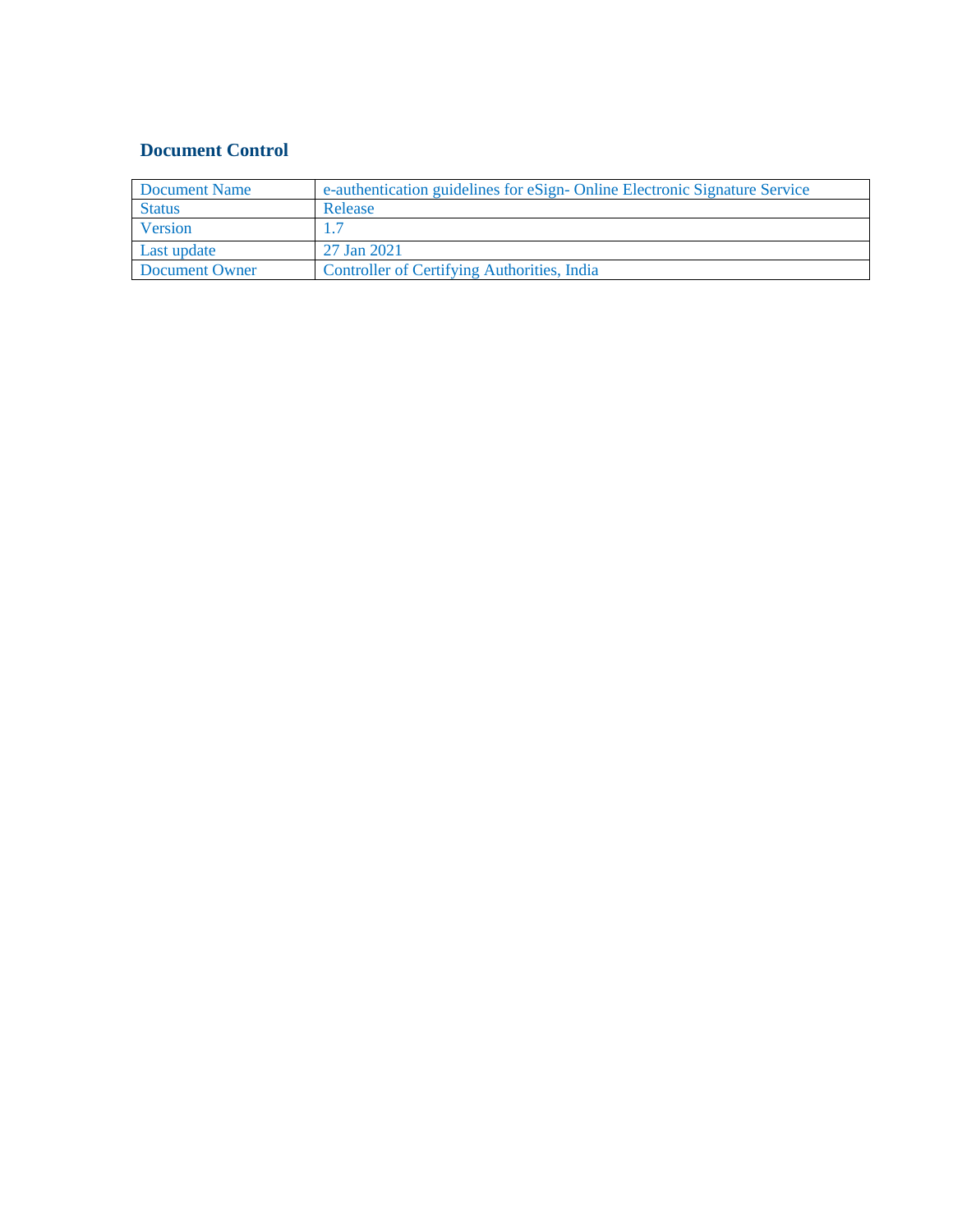# Table of contents

# **Terminologies**

- 1. Introduction
- 2. ESP Requirements
	- 2.0 eSign service Providers
	- 2.1 Requirements for e-authentication using e-KYC Services
	- 2.2 Authentication and DSC Application Form
	- 2.3 Security Procedure for Key-Pair Generation
	- 2.4 Certificate Issuance
	- 2.5 Authentication Of Electronic Record By Applying Digital Signature
	- 2.6 Evidence Requirements
- 3. Audit Logging Procedures
	- 3.1 Types of Events Recorded
		- 3.1.1 Frequency of processing Audit Logs
		- 3.1.2 Retention period for Audit Logs
		- 3.1.3 Protection of Audit Logs
		- 3.1.4 Audit Log Backup Procedures
	- 3.2 Records Archival
		- 3.2.1 Types of Records Archived
		- 3.2.2 Retention Period For Archive
		- 3.2.3 Protection of Archive
		- 3.2.4 Archive Backup Procedures
		- 3.2.5 Requirements for eSign- Online Electronic Signature Service Records
		- 3.2.6 Archive Collection System (Internal or External)
		- 3.2.7 Business Continuity Capabilities after a Disaster
		- 3.2.8 Archival Format.
- 4 eSign- Digital Signature Certificate and Profiles
	- 4.1 eSign- Digital Signature Certificate Profile
- 5. eSign API
- 6. On boarding Process and Agreement
- 7. CA Requirements
- 8. eKYC Service modes
- 9 CA eKYC Implementation Requirements
- 10 e-Authentication & Electronic Signature Guidelines for Remote Key-Storage
	- 10.1 Security Procedure For Protection Of Subscriber's Key
	- 10.2 CA Requirements

Change History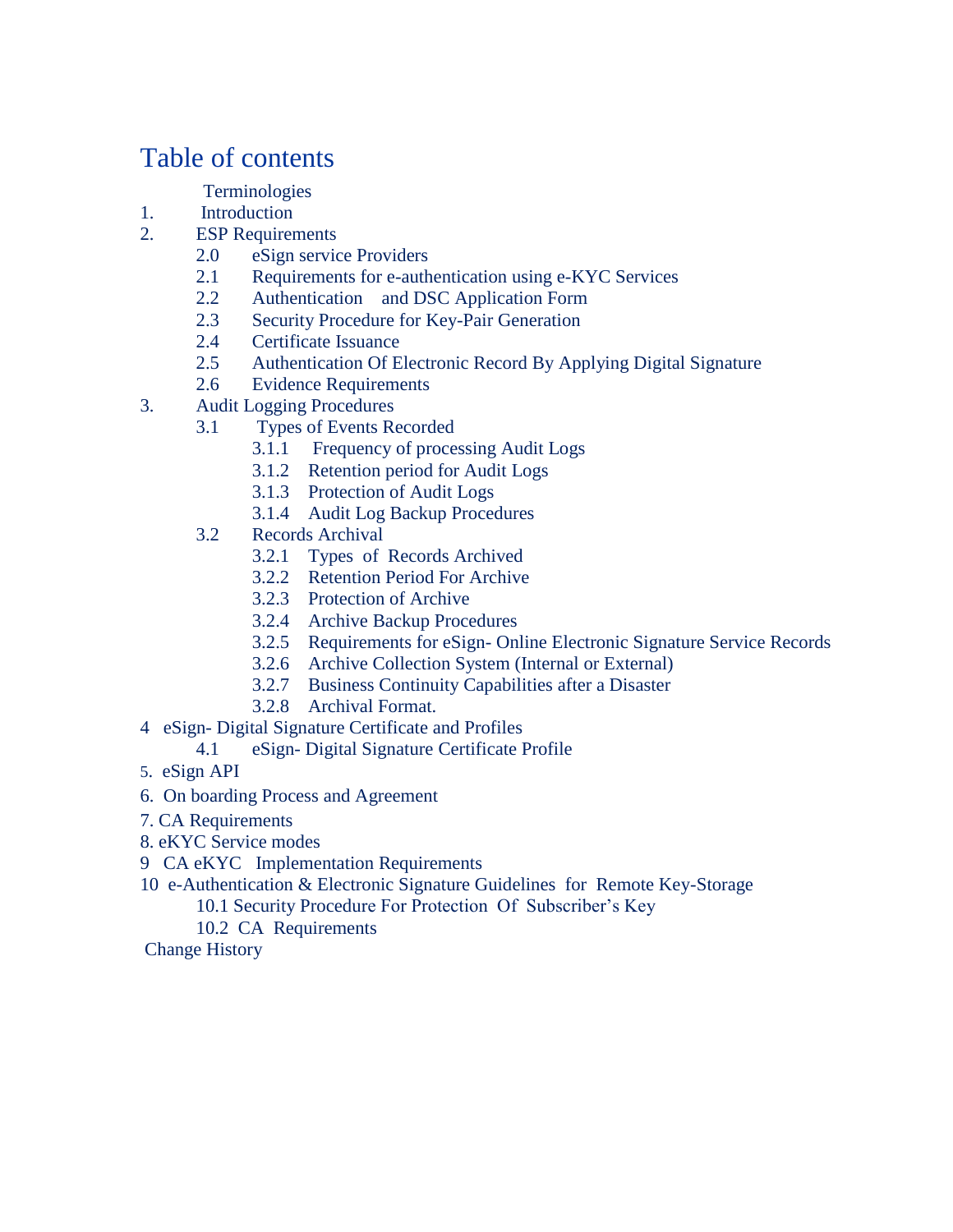# **Terminologies**

**"eSign" or "eSign Service"** is an online Electronic Signature Service in which the key pair generation, certification of the public key by the CA and digital signature creation for electronic document are facilitated by the eSign online Electronic Signature Service provider instantaneously within a single online service based on successful authentication of individual using e-KYC services

**"eSign User or eKYC user or user or subscriber"** is an Individual requesting for eSign online Electronic Signature Service of eSign Service provider

**"e-KYC"** means the transfer of digitally signed demographic data such as Name, Address, Date of Birth, Gender, Mobile number, Email address, photograph etc of an individual. collected and verified by e-KYC provider on successful authentication of same individual

**"response code"** is the identification number maintained by e-KYC provider to identify the authentication

#### **1. Introduction**

Under the Information Technology Act, 2000 and Rules made thereunder, the Digital Signature Certificates (DSCs) are being issued by Certifying Authorities (CA) on successful verification of the identity and address credentials of the applicant. To begin with, these guidelines are intended to be operated by CAs for e-authentication service through e-KYC mentioned in the Second Schedule of Information Technology Act, 2000. CA may use the same physical infrastructure and manpower resources for e-authentication purposes. Security requirements for this service should be at the same level as being currently maintained by the CA. Further, the Audit of the e-authentication shall be included in the audit of CA facilities. The Trusted Third Party eSign-Online Electronic Signature Service of CA is referred as eSign Service Provider (ESP) in this document.

#### **2. ESP Requirements**

#### 2.0 e-KYC Services Providers

The applicable e-KYC services provider for eSign are

- 1. UIDAI ( Online Aadhaar e-KYC Services)
- 2. eSign User Account with CA (based on Offline Aadhaar e-KYC , Organisational KYC or Banking eKYC)

#### 2.1 REQUIREMENTS FOR e-AUTHENTICATION USING e-KYC SERVICES

- 1) eSign user should have unique id
- 2) Application Service Provider should have gone through an approval process of ESP and should have agreement/undertaking with them.
- 3) ESP should adhere to e-KYC compliance requirements independently
- 4) eSign user Account with CA should be as per section 9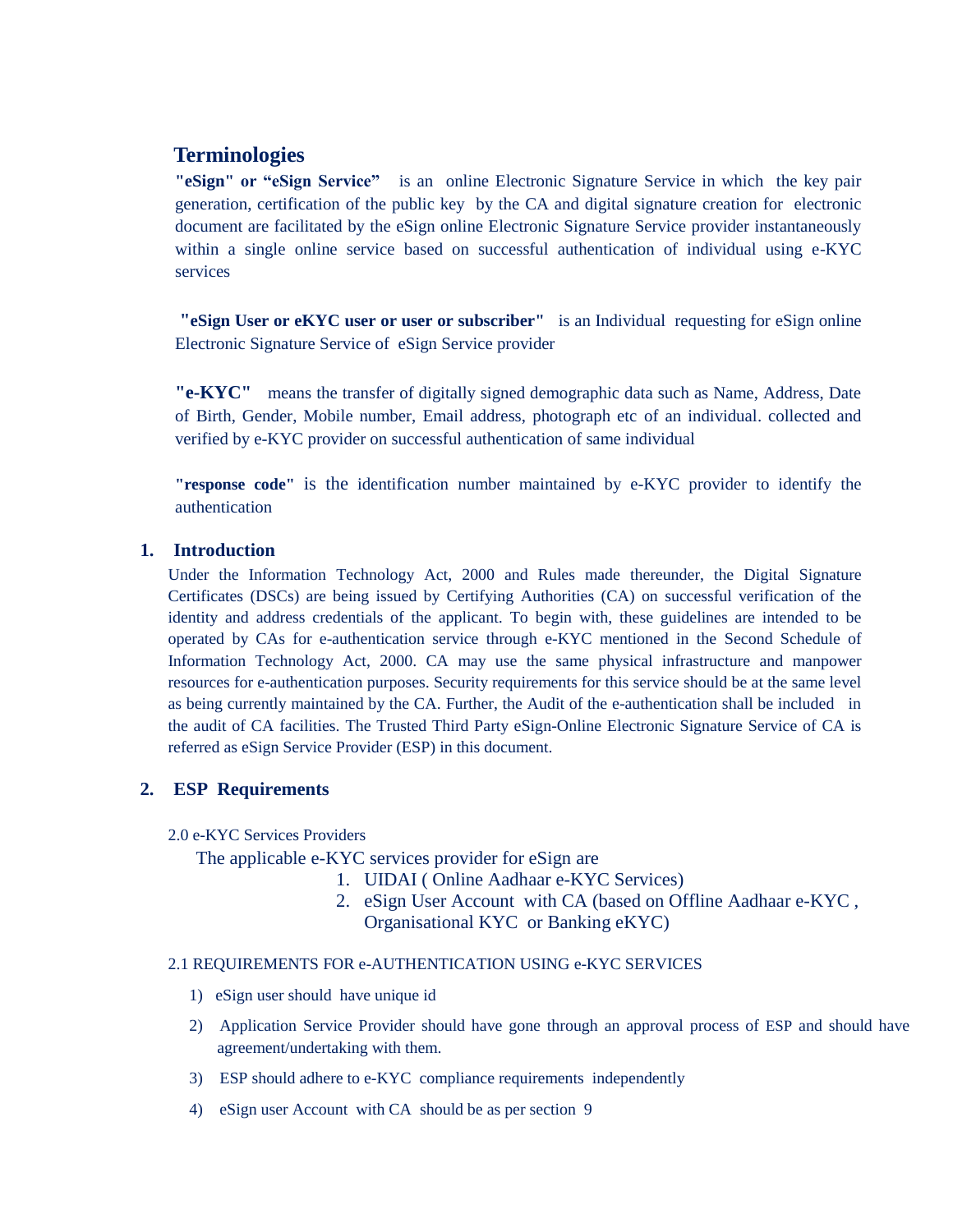#### 2.2 AUTHENTICATION AND DSC APPLICATION FORM

- 1) The mode of e-authentication should be biometric or OTP or PIN or combination of PIN and OTP in accordance with e-KYC Services
- 2) DSC application form is based on the digitally signed information received from e-KYC service provider. The digitally signed information from e-KYC services include name, address, email id, mobile phone number, photo etc of eSign user and response code.
- 3) The response code, should be recorded on the application form (Form C of Schedule IV) and included in the DSC as well.
- 4) The application form should programmatically be filled with the digitally signed information received from e-KYC services.
- 5) The filled-in application form should be preserved. The following events should be recorded - Authentication of user
	- Response received from e-KYC Services
	- Communication with CAs for Certificate issuance
- 6) The consent of the eSign user for getting a Digital Signature Certificate should be obtained electronically.

#### 2.3 SECURITY PROCEDURE FOR KEY-PAIR GENERATION

- 1) ESP should facilitate generation of key pairs on their Hardware Security Module. The key pairs shall be unique to the eSign user. The private key will be destroyed after one time use
- 2) The private key of the eSign user shall be secured by Hardware security module (HSM) in accordance with FIPS 140-2 level 3 recommendations for Cryptographic Modules Validation List.
- 3) HSM of ESP should be separate from that of CAs for DSC issuance.

#### 2.4 CERTIFICATE ISSUANCE

- 1) The validity of the certificate shall be not more than 30 minutes for one time use only so revocation and suspension services will not be applicable vis-à-vis such certificates.
- 2) On successful key generation (2.3 above), the Certificate Signing Request is sent to CA by ESP for issuing the DSC.
- 3) The DSC should be published in the Repository maintained

#### 2.5 AUTHENTICATION OF ELECTRONIC RECORD BY APPLYING DIGITAL SIGNATURE

- 1) The consent of the eSign user for digital signing of electronic record would have already been obtained electronically. (ref 2.2(6) above)
- 2) eSign user should be given an option to reject the Digital Signature Certificate.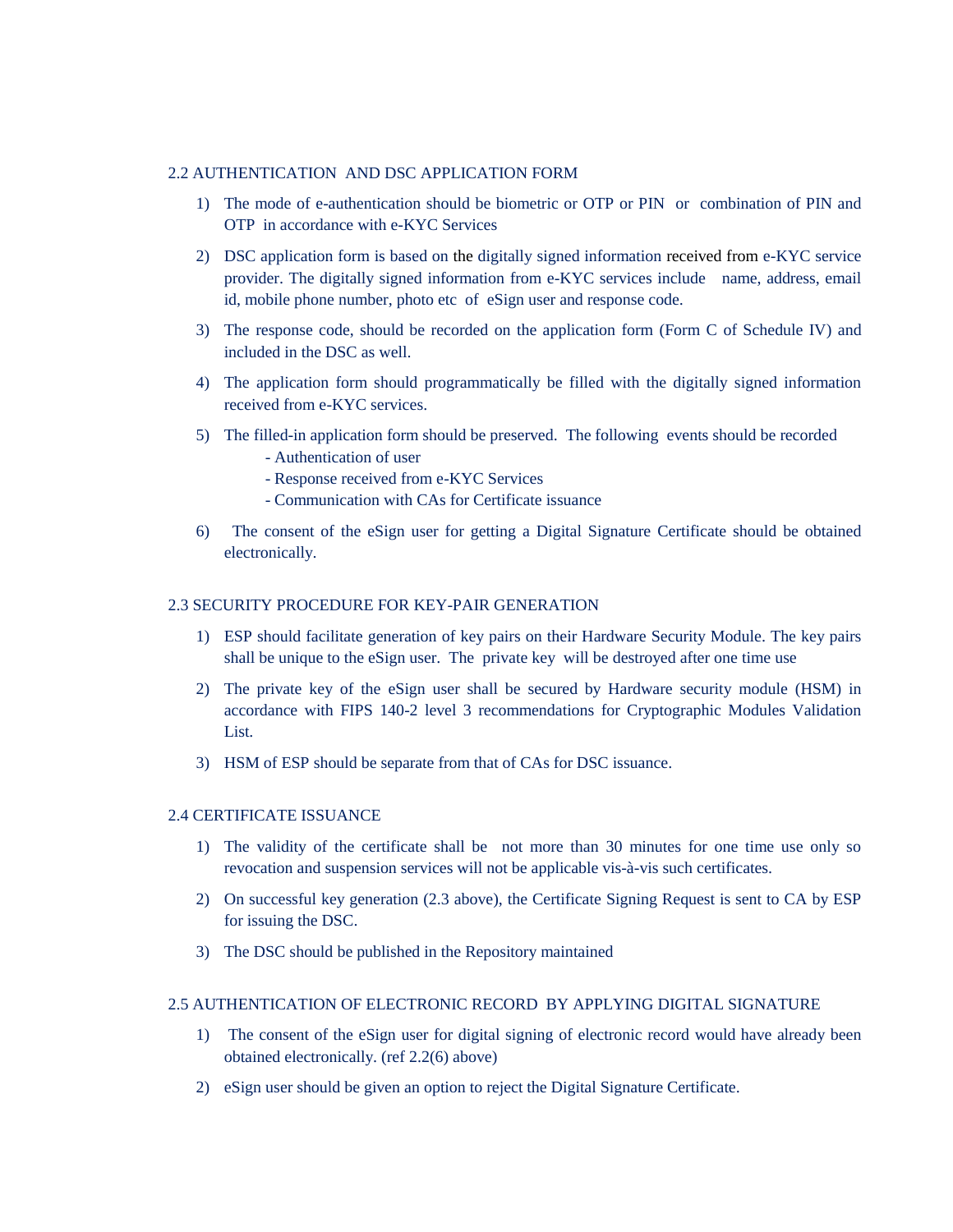#### 2.6 EVIDENCE REQUIREMENTS

- 1) Digital Signature Certificate issuance: Record all relevant information concerning the eauthentication of eSign user for generation of key pair and subsequent certification functions for a minimum period of 7 years (ref *The Information Technology (Certifying Authorities) Rules, 2000*, Rule 27), in particular for the purpose of providing evidence for certification purposes. Such electronic record should be preserved accordingly in secure environment.
- 2) Digital Signature creation: Record all relevant information concerning the e-authentication of eSign user for accessing the key pair for a minimum period of 7 years, in particular for the purpose of providing evidence of Digital signature creation. Such electronic record should be preserved accordingly in secure environment.

| $\overline{1}$ | <b>Identification and Authentication</b>                                                        |
|----------------|-------------------------------------------------------------------------------------------------|
| 1.1            | eSign xml request and response should be as per the eSign API specification.                    |
|                | The communication between ASP and ESP should be secured (e.g. SSL, VPN, etc).                   |
| 1.2            | eSign Request to ESP                                                                            |
|                | The eSign xml request should be digitally signed prior to sending it to ESP.                    |
|                | ESP should verify ASP's digital signature on each eSign xml request received                    |
| 1.3            | e-KYC Request to e-KYC provider                                                                 |
|                | The e-KYC request should be as per e-KYC provider's specifications                              |
| 1.4            | e-KYC response to ESP                                                                           |
|                | The e-KYC response shall be as per e-KYC provider's specifications                              |
| 1.5            | <b>Certification request to CA</b>                                                              |
|                | ESP should form a digitally signed Certificate Generation Request with ESP's key prior to       |
|                | sending it to CA system.                                                                        |
|                | The CA system should accept only digitally signed Certificate Signing Request (CSR) from        |
|                | designated ESP systems over a secure link                                                       |
| 1.6            | <b>Certification response to ESP</b>                                                            |
|                | CA system shall be configured to issue only e-KYC class end entity individual digital signature |
|                | certificate(s).                                                                                 |
| 1.7            | eSign Response                                                                                  |
|                | The eSign xml response formed by ESP should be digitally signed prior to sending it to ASP      |
| 1.8            | <b>OTP</b> request and Response                                                                 |
|                | OTP request-should conform to e-KYC provider's OTP request API specifications.                  |
| 2 <sup>1</sup> | <b>Domain Separation</b>                                                                        |
| 2.1            | The ESP systems used for e-KYC service request and response should be different from ESP        |
|                | systems used to communicate with CA servers.                                                    |
| 2.2            | The eSign user key generation and management systems of ESP should be separate from CA          |
|                | systems in use for issuing end user certificate.                                                |
| 2.3            | The CA system used for issuing e-KYC class based DSCs should be independent of CA               |
|                | systems used for other classes of DSCs.                                                         |

#### 2.7 ESSENTIAL SECURITY REQUIREMENTS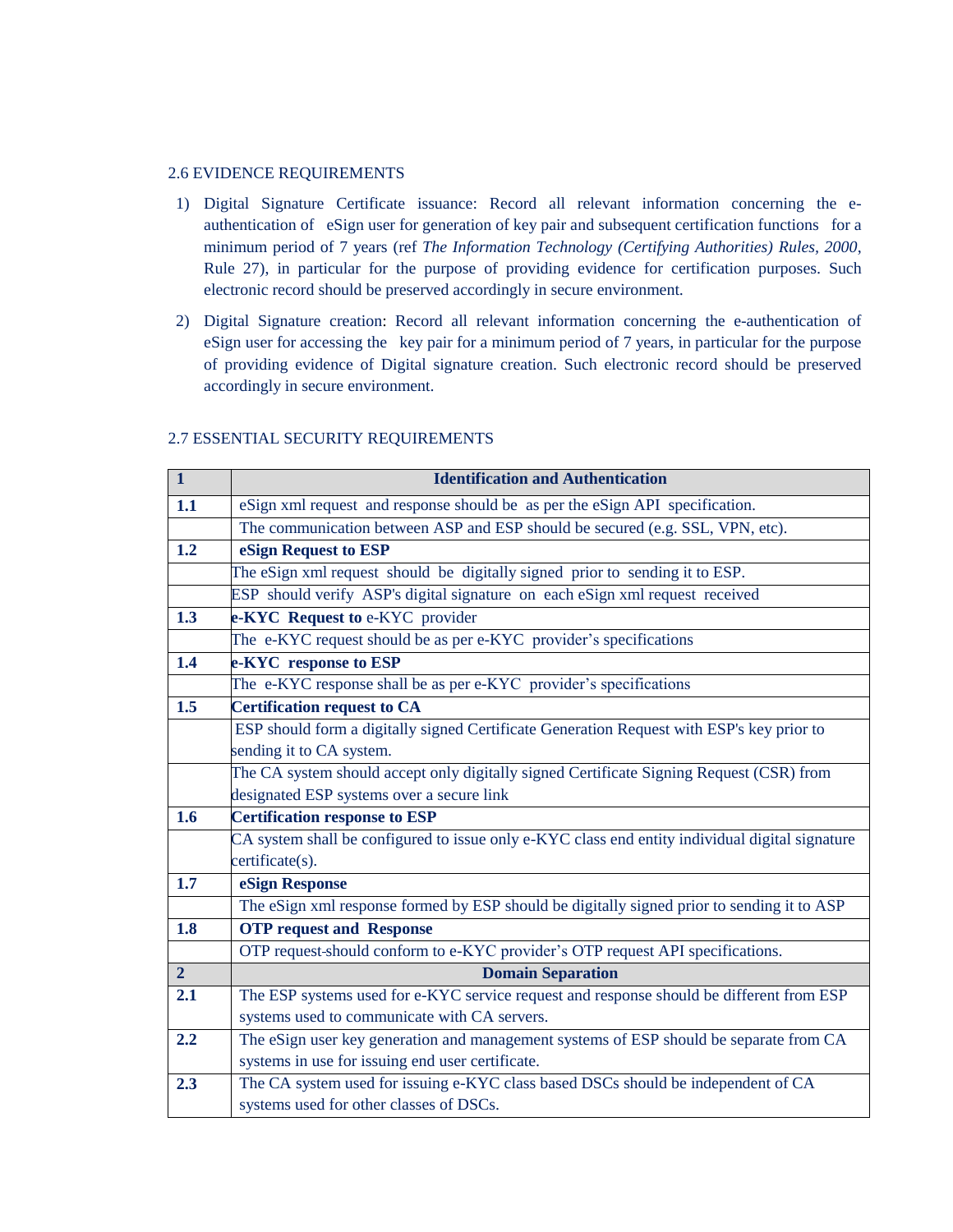|                  | <b>Cryptographic Requirements</b>                                                       |
|------------------|-----------------------------------------------------------------------------------------|
| 3.1              | Key Generation for eSign user should happen on HSM and also should be secured by HSM    |
| $\overline{3.2}$ | The private key of the user should be secured by Hardware security module (HSM) in      |
|                  | accordance with FIPS 140-2 level 3 recommendations for Cryptographic Modules Validation |
|                  | List                                                                                    |

# 2.8 PHYSICAL, PROCEDURAL AND PERSONNEL SECURITY

ESP should deploy trustworthy systems and employ trusted personal for eSign online electronic signature service.

# **3. Audit Logging Procedures**

Audit log files shall be generated for all events relating to the security of the eSign-Online Electronic Signature Service. Where possible, the security audit logs shall be automatically collected. Where this is not possible, a logbook, paper form, or other physical mechanism shall be used. All security audit logs, both electronic and non-electronic, shall be retained and made available during compliance audits. The security audit logs for each auditable event defined in this section shall be maintained in accordance with Section below.

## **3.1 Types of Events Recorded and Records Archival**

All security auditing capabilities of the operating system and the applications required shall be enabled. As a result, most of the events identified in the table shall be automatically recorded. At a minimum, each audit record shall include the following (either recorded automatically or manually for each auditable event):

- 1. The type of event,
- 2. The date and time the event occurred,
- 3. Success or failure where appropriate, and
- 4. The identity of the entity and/or operator that caused the event.

The following events shall be audited:

| <b>Auditable Event/Audit Criteria (ESP)</b>                                                         |
|-----------------------------------------------------------------------------------------------------|
| <b>SECURITY AUDIT</b>                                                                               |
| Any changes to the Audit parameters, e.g., audit frequency, type of event audited                   |
| Any attempt to delete or modify the Audit logs                                                      |
| <b>LOGICAL ACCESS</b>                                                                               |
| Successful and unsuccessful attempts to assume a role                                               |
| The value of maximum number of authentication attempts is changed                                   |
| The number of unsuccessful authentication attempts exceeds the maximum authentication attempts      |
| during user login                                                                                   |
| An Administrator unlocks an account that has been locked as a result of unsuccessful authentication |
| attempts                                                                                            |
| An Administrator changes the type of authenticator, e.g., from a password to a biometric            |
| <b>KEY GENERATION</b>                                                                               |
| Generation of Signing Key Pair for eSign users                                                      |
| Deletion of key pair after signature                                                                |
| <b>SECURING KEY</b>                                                                                 |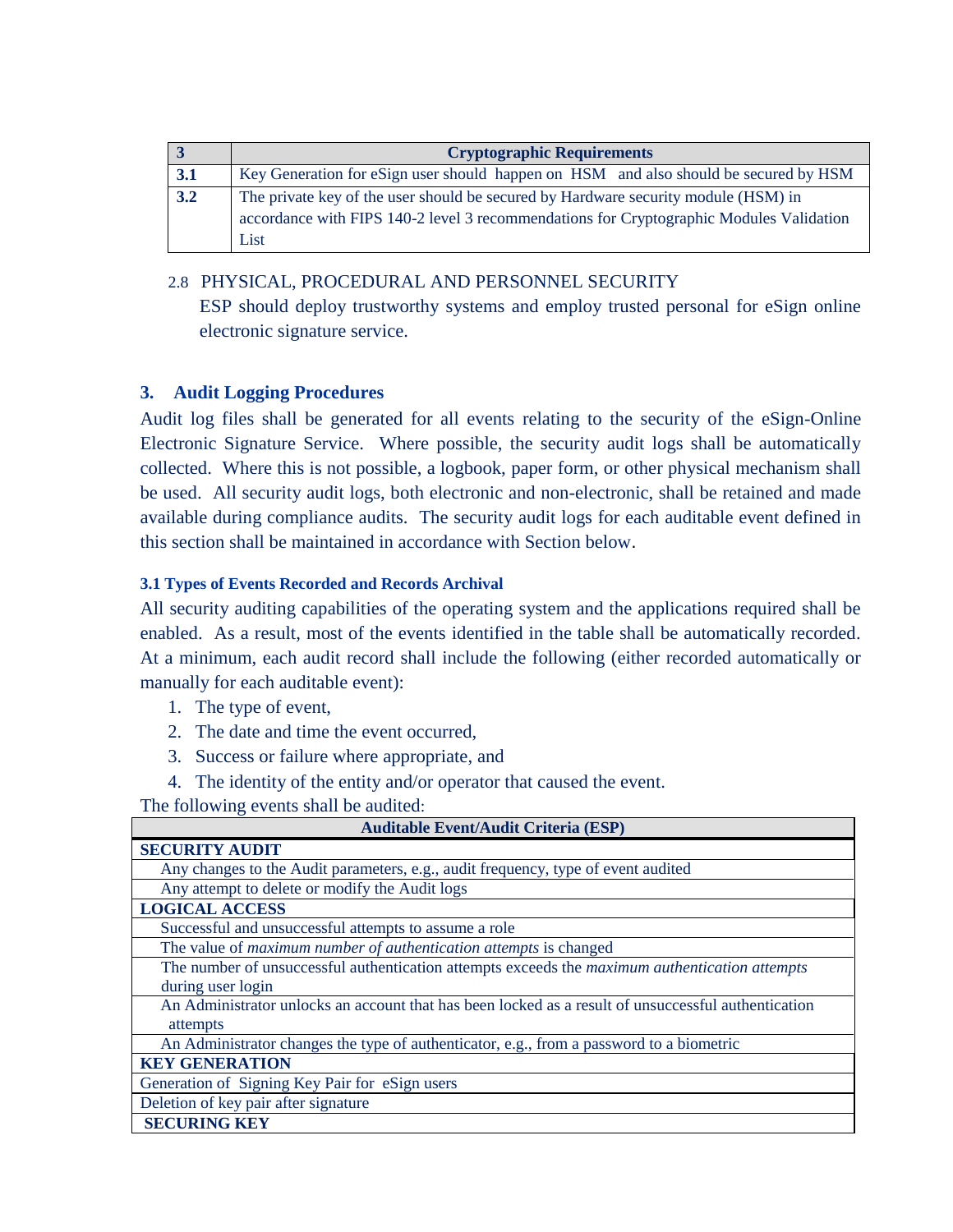| <b>Auditable Event/Audit Criteria (ESP)</b>                                          |
|--------------------------------------------------------------------------------------|
| Securing eSign user Signing private key                                              |
| Retrieval of eSign user Signing private key for usage                                |
| ESIGN ONLINE ELECTRONIC SIGNATURE SERVICES                                           |
| All eSign Online Electronic Signature Signing requests received from ASP             |
| All e-KYC response received from e-KYC Provider                                      |
| All electronic DSC Application Form Generated                                        |
| Proof of eSign user's consent for                                                    |
| - key pair generation,                                                               |
| - DSC application form submission to CA,                                             |
| -Generate CSR based on the digitally signed information received from e-KYC services |
| -signature generation on the hash submitted                                          |
| Mechanism Implemented for acceptance of DSC by eSign user                            |
| Communication to CA in respect of Certification.                                     |
| Response sent to ASP                                                                 |
| <b>ESSENTIAL SECURITY REQUIREMENTS</b>                                               |
| Identification and Authentication as per 1 of 2.7                                    |
| Domain Separation as per 2 of 2.7                                                    |
| Cryptographic Requirements 3. of 2.7                                                 |
| <b>ACCOUNT ADMINISTRATION</b>                                                        |
| Roles and users are added or deleted                                                 |
| The access control privileges of a user account or a role are modified               |
| eSign Online Electronic Signature Service API                                        |
| All changes to the eSign Online Electronic Signature Service API                     |
| <b>MISCELLANEOUS</b>                                                                 |
| Appointment of an individual to a Trusted Role                                       |
| Designation of personnel for multiparty control                                      |
| Installation of the Operating System                                                 |
| Installation of the eSign Online Electronic Signature Service Application            |
| Installation of hardware cryptographic modules                                       |
| Removal of hardware cryptographic modules                                            |
| Destruction of cryptographic modules                                                 |
| Zeroization of cryptographic modules                                                 |
| <b>System Startup</b>                                                                |
| Logon attempts to eSign Online Electronic Signature Service Application              |
| Receipt of hardware / software                                                       |
| Attempts to set passwords                                                            |
| Attempts to modify passwords                                                         |
| Back up of the internal eSign Services database                                      |
| Restoration from back up of the internal eSign Services database                     |
| File manipulation (e.g., creation, renaming, moving)                                 |
| Access to the internal eSign Online Electronic Signature Service database            |
| Re-key of the eSign Online Electronic Signature Service signing certificate          |
| <b>CONFIGURATION CHANGES</b>                                                         |
| Hardware                                                                             |
| Software                                                                             |
| <b>Operating System</b>                                                              |
| Patches                                                                              |
| <b>Security Profiles</b>                                                             |
| PHYSICAL ACCESS / SITE SECURITY                                                      |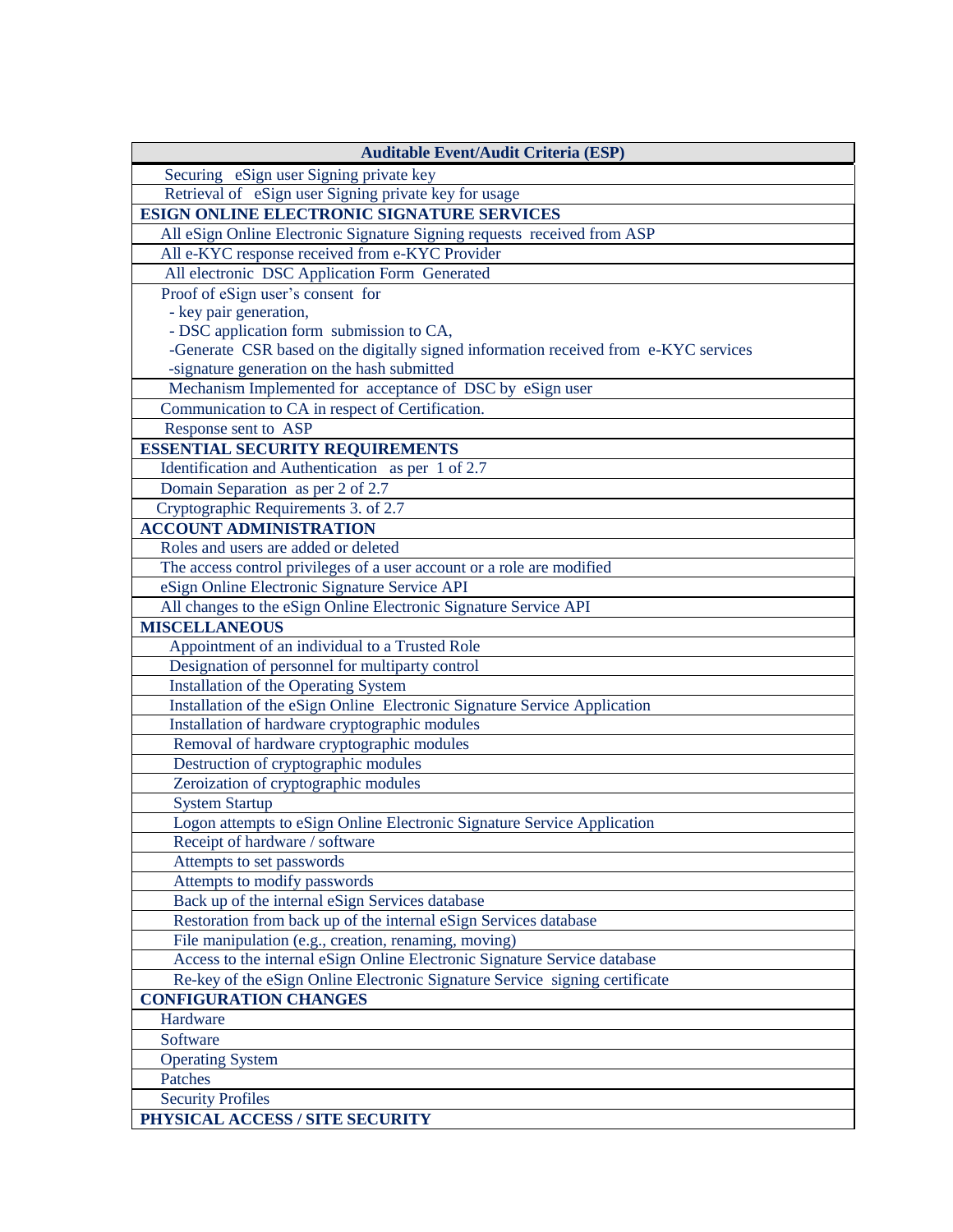| <b>Auditable Event/Audit Criteria (ESP)</b>                                |
|----------------------------------------------------------------------------|
| Personnel Access to room housing eSign-Online Electronic Signature Service |
| Access to the eSign-Online Electronic Signature Service                    |
| Known or suspected violations of physical security                         |
| <b>ANOMALIES</b>                                                           |
| Software error conditions                                                  |
| Software check integrity failures                                          |
| Receipt of improper messages                                               |
| Misrouted messages                                                         |
| Network attacks (suspected or confirmed)                                   |
| <b>Equipment failure</b>                                                   |
| Electrical power outages                                                   |
| Uninterruptible Power Supply (UPS) failure                                 |
| Obvious and significant network service or access failures                 |
| Violations of eSign-Online Electronic Signature Service                    |

| <b>Auditable Event/ Audit Criteria(ESP)</b>                          |
|----------------------------------------------------------------------|
| <b>REPORTS</b>                                                       |
| Agreement between ESP e-KYC Provider and its Compliance audit report |
| Report of Vulnerability Assessment and Penetration Test              |
| Agreement between ESP-ASP                                            |
| Compliance audit report of ASP                                       |
| Any other applicable agreements and its compliance reports           |

Apart from the auditing of CA in compliance with IT Act ,its rules, regulations and guidelines, the following events shall be audited in respect of eSign service:

| <b>Auditable Event/Audit Criteria(CA)</b>                                                         |  |
|---------------------------------------------------------------------------------------------------|--|
| <b>SECURITY AUDIT</b>                                                                             |  |
| The isolation of CA system used for issuing e-KYC class from the CA system used for issuing other |  |
| classes of DSCs as per $7(1)$                                                                     |  |
| Digitally signed Certificate Signing Request (CSR) from ESP systems as mentioned as 7(2)          |  |
| Ensuring no DSCs other than e-KYC class of certificates are issued from ESP in accordance with    |  |
| 7(3)                                                                                              |  |
| Secure communication between ESP and CA system as specified in 7(4)                               |  |

## **3.1.1 Frequency of Processing Audit Logs**

Frequency of ESP audit log processing shall be in accordance with the requirements set for the CAs in Section 5.4.2 of the [CCACP].

## **3.1.2 Retention Period for Audit Logs**

 The minimum retention periods for archive data are listed below for the various assurance levels.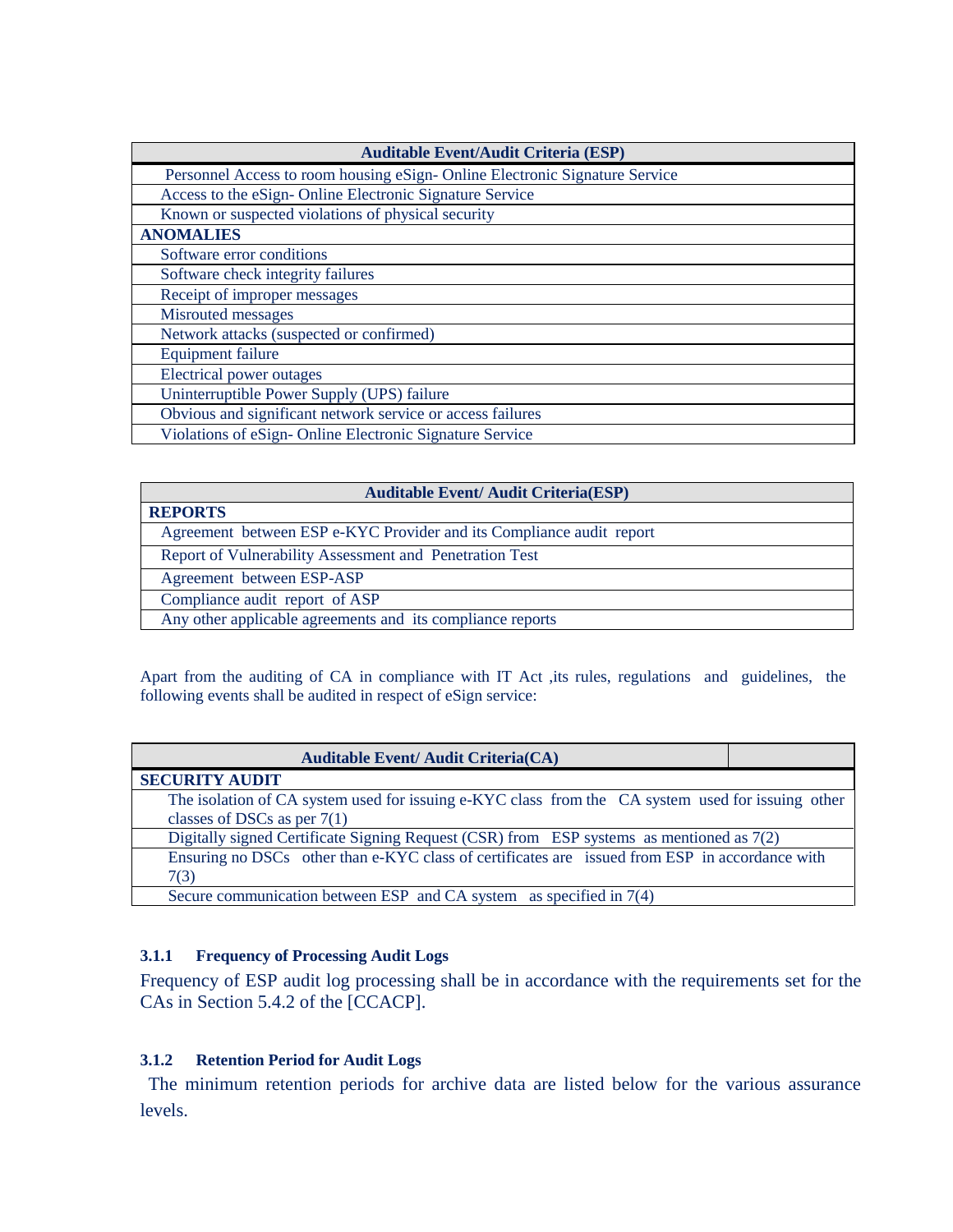| <b>Assurance Level</b> | <b>Archive Retention Period</b> |
|------------------------|---------------------------------|
| e-KYC Single Factor    | 7 Years                         |
| e-KYC Multi Factor     | 7 Years                         |

If the original media cannot retain the data for the required period, a mechanism to periodically transfer the archived data to new media shall be defined. Applications required to process the archive data shall also be maintained for the minimum retention period specified above

#### **3.1.3 Protection of Audit Logs**

Protection of ESP audit log shall be in accordance with the requirements set for the CAs in Section 5.4.4 of the [CCA-CP].

#### **3.1.4 Audit Log Backup Procedures**

Audit logs and audit summaries shall be archived per Section 3.1.2

#### **3.1.5 Audit Collection System (internal vs. external)**

ESP audit collection requirements shall be in accordance with the requirements set for the CAs in Section 5.4.6 of the [CCA-CP].

#### **3.2 Records Archival**

#### **3.2.1 Types of Records Archived**

ESP's archival of records shall be sufficiently detailed to establish the proper operation of the ESP Service or the validity of any signature generated by ESP.

| Data To Be Archived (CA Or ESP)                                |
|----------------------------------------------------------------|
| Contractual obligations                                        |
| System and equipment configuration                             |
| Modifications and updates to system or configuration           |
| eSign-Digital Signature signing requests                       |
| eSign user's Digital Signature and Certificate                 |
| Response received from e-KYC Services and DSC application form |
| Record of eSign- Digital Signature signing Re-key              |
| All Audit Logs                                                 |
| All Audit Log Summaries                                        |
| Other data or applications to verify archive contents          |
| Compliance audit reports                                       |

#### **3.2.2 Retention Period for Archive**

The archive retention period for ESP Service shall be the same as those listed for CA in Section 5.5.2 of the [CCACP].

#### **3.2.3 Protection of Archive**

Protection of ESP Service archives shall be the same as those listed for CA in Section 5.5.3 of the [CCACP].

#### **3.2.4 Archive Backup Procedures**

No Stipulation.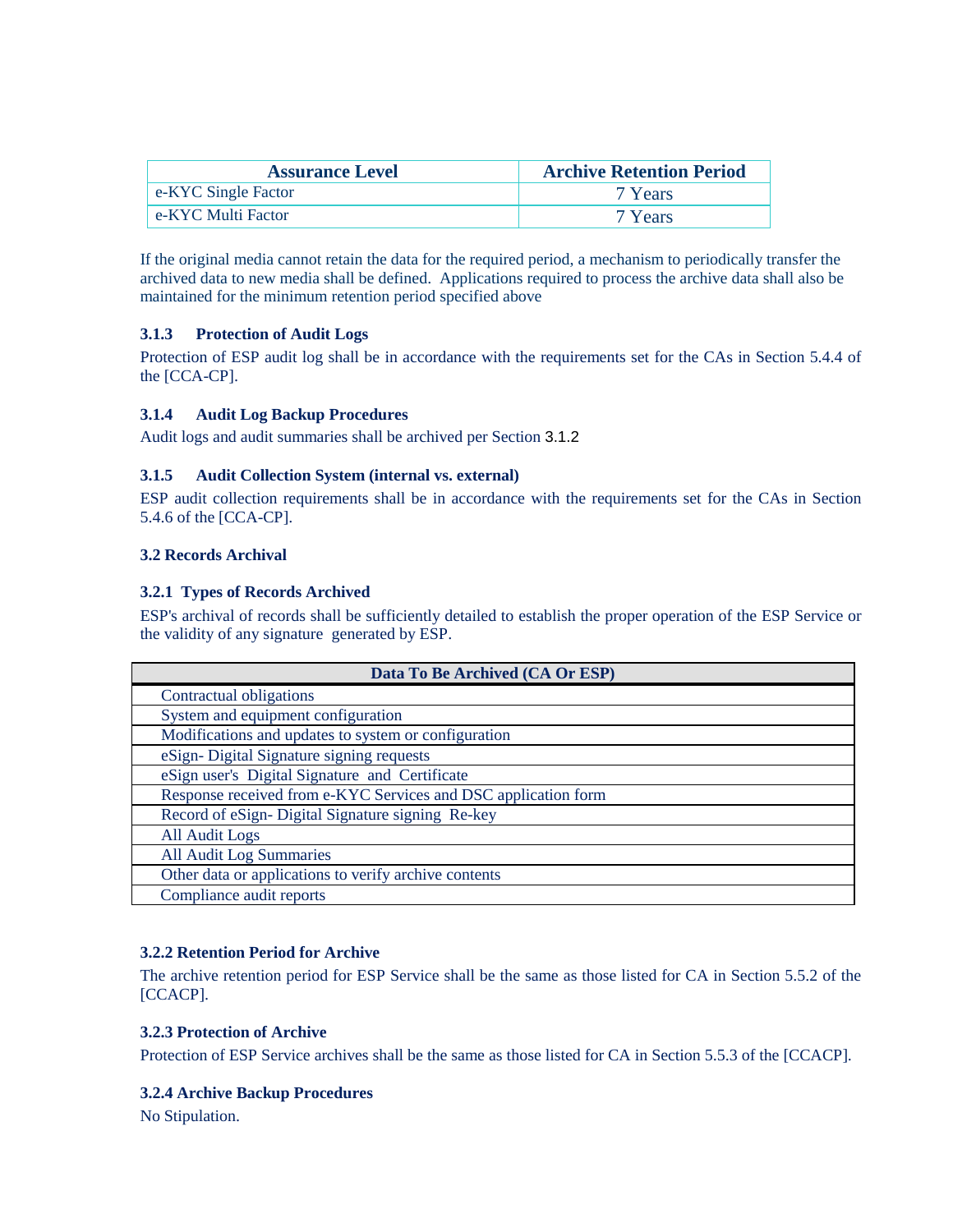#### **3.2.5 Requirements for eSign- Online Electronic Signature Service records**

Archived records shall be time stamped such that order of events can be determined.

#### **3.2.6 Archive Collection System (internal or external)**

No stipulation.

#### **3.2.7 Business Continuity Capabilities after a Disaster**

In the case of a disaster whereby a ESP Service installation is physically damaged and all copies of the eSign-Online Electronic Signature Service Signing Key are destroyed as a result, the eSign- Online Electronic Signature Service shall reestablish services as soon as practical

#### **3.2.8 Archival Format.**

The Form C should be archived in machine readable or human readable format (XML or PDF) with a digital signature of ESP. The forms should be versioned and stored to provide a complete history of compliance.CA must have managed process for creating, maintaining, and verifying archive. The XML schema for archiving Form C is as given below

```
<?xml version="1.0" encoding="UTF-8" standalone="no"?>
<FormC>
   <ClassOfCertificate></ClassOfCertificate>
   <E-KYCResponseCode></E-KYCResponseCode>
   <ApplicationDate> </ApplicationDate>
   <ApplicantDetails>
     * <ApplicanteKYCID> </ApplicanteKYCID>
     <ApplicantName></ApplicantName>
     <ApplicantDOB></ApplicantDOB>
     <ApplicantGender></ApplicantGender>
     <ApplicantEmail> </ApplicantEmail>
     <ApplicantMobile> </ApplicantMobile>
     <ApplicantAddress> </ApplicantAddress>
     <ApplicantPhoto></ApplicantPhoto>
     <ApplicantPAN></ApplicantPAN>
   </ApplicantDetails>
   <Signature xmlns="http://www.w3.org/2000/09/xmldsig#">
   </Signature>
</FormC>
           • In case of Aadhaar, only Last four digit
```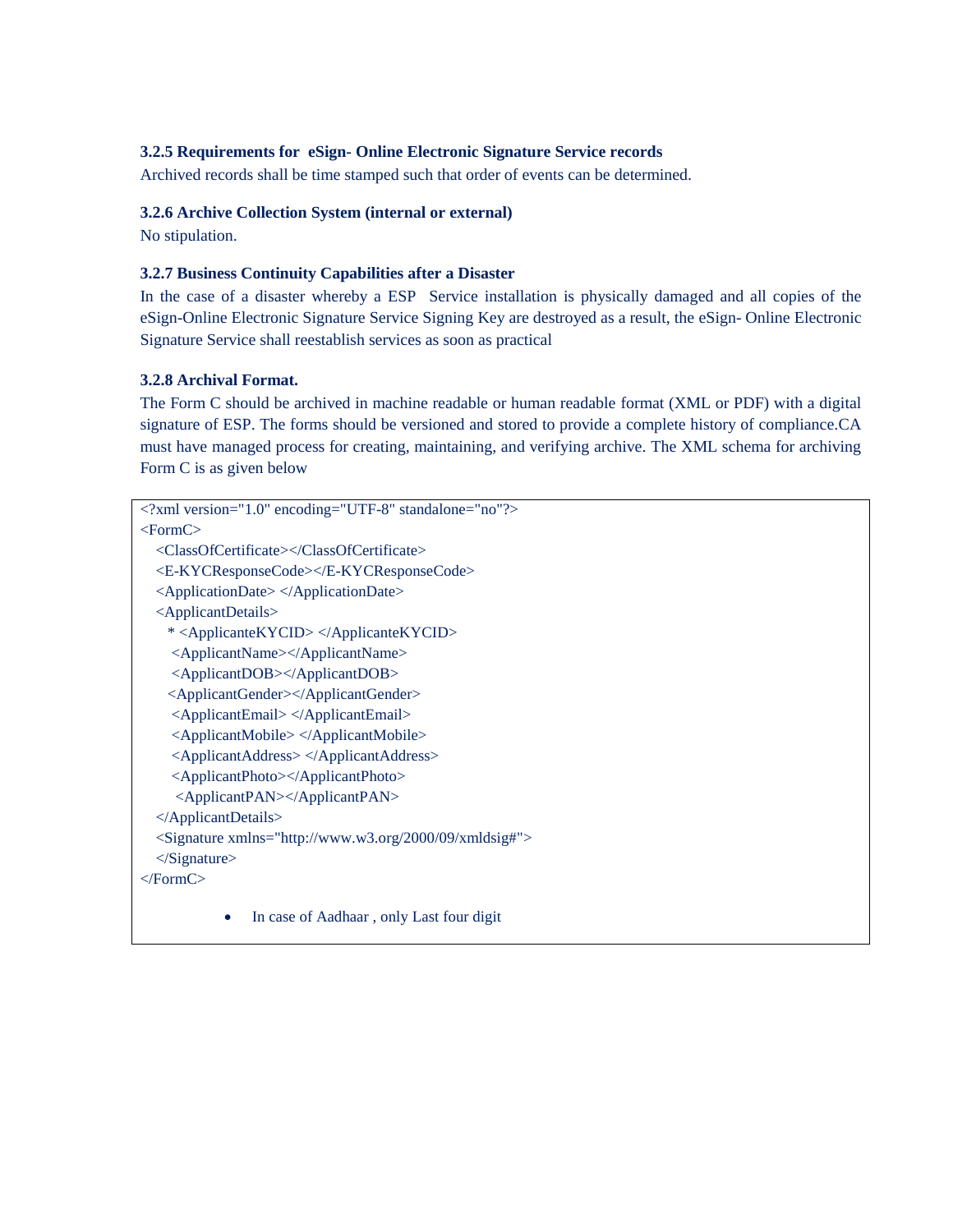#### **4 eSign- Digital Signature Certificate and Profiles**

#### **4.1 eSign- Digital Signature Certificate Profile**

eSign- Online Digital Signature Certificate profile is detailed in the CCA's Digital Signature Interoperability Guidelines document.

The end-user Digital Signature Certificates issued by CA should contain the following fields specific to eSign-Online Electronic Signature service along with other specified fields in IOG

| Sn. | <b>Attribute</b>   | <b>Definition</b>                                                                                              |
|-----|--------------------|----------------------------------------------------------------------------------------------------------------|
|     | <b>Common Name</b> | "Name of the person as in e-KYC response"                                                                      |
|     | Pseudonym          | Response code/e-KYC unique Number in the case of e-KYC Service<br>$(Mandatory)$ $(2.5.4.65 - id-at-pseudonym)$ |

#### **5. eSign API**

The communication between Application service provider and ESP should operate in accordance with eSign API Specifications to provide eSign- Online Electronic Signature Service

#### **6. On-Boarding Process and Agreement**

Any legal entity registered in India should refer to ASP On-Boarding Guidelines before applying to integrate eSign- Online Electronic Signature Service in their application. ASP should apply ESP for enabling online Electronic Signature on its application as per the application form mentioned in the ASP On-Boarding Guidelines. The ESP should allow access to ASPs only after fulfilling the criteria mentioned in the On-Boarding Guidelines. ESP should take an undertaking from ASP or an agreement should be executed between ESP and ASP. The template for the preparation of undertaking or agreement is available on the website.

#### **7. CA REQUIREMENTS**

1. The CA system used for issuing e-KYC class based DSCs should be independent of CA systems used for other classes of DSCs.

2. The CA system should accept only digitally signed Certificate Signing Request (CSR) from designated ESP systems over a secure link.

3. CA system shall be configured to issue only e-KYC class end entity individual digital signature certificates.

4. ESP shall be allowed access to CA systems only for submitting CSR for issuance of e-KYC classes of DSCs to be used for eSign.

#### **8. eKYC Service modes**

The eSign service will have two modes of verification of eSign user. Online Aadhaar eKYC authentication (API 2.x version) of eSign user is facilitated by CA. Offline Aadhaar eKYC authentication(API 3.x version) will be carried out by eSign user and authentication response will be submitted to CA. CA further confirm the submission and accept the same. Offline Aadhaar eKYC authentication of eSign user requires one time registration. The procedure to be followed for registration is given in the IVG section 5. The API specification for interface with ESP is specified under eSign API version 3.x. The eKYC accounts of registered and verified users are used for eSign.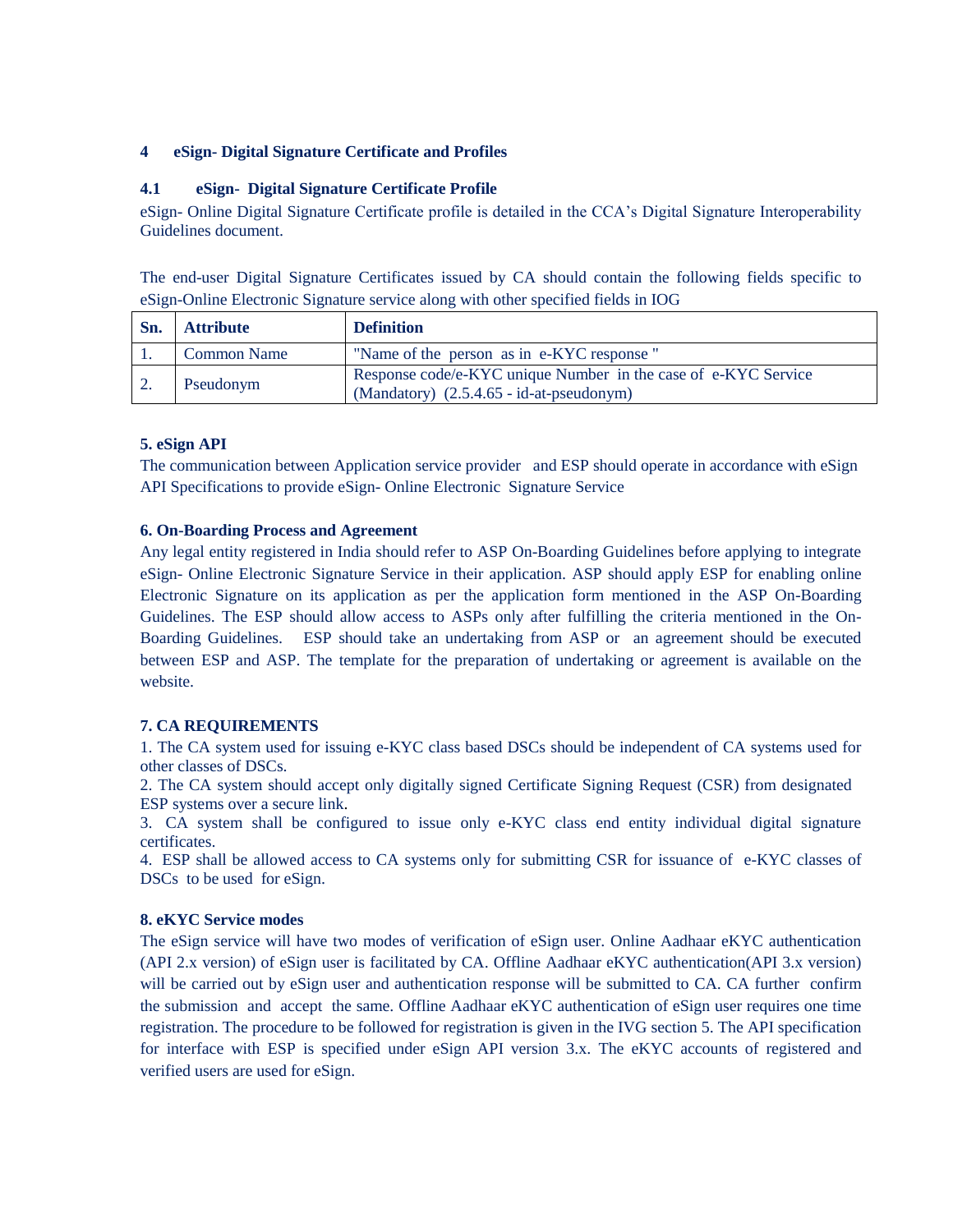#### **9 CA eKYC Implementation Requirements**

This section is applicable to CA that maintains eKYC accounts of registered users. ESP use registered & verified information of eSign user retained on eKYC system for eSign service. CA may also use the same verified user information for DSC issuance. In both cases, two factor authentications is required for CA or ESP to use the eKYC account holder's information retained in the eKYC account held by CA.

| $\mathbf{1}$            | <b>Data Protection and Privacy</b>                                                                                                                                                                                                                                                                           |  |
|-------------------------|--------------------------------------------------------------------------------------------------------------------------------------------------------------------------------------------------------------------------------------------------------------------------------------------------------------|--|
| 1.1                     | eKYC Data Protection                                                                                                                                                                                                                                                                                         |  |
|                         | eKYC data protection should be part of the design and implementation of eKYC systems, services,<br>products and practices.                                                                                                                                                                                   |  |
| 1.2                     | <b>Privacy of eKYC Data</b>                                                                                                                                                                                                                                                                                  |  |
|                         | Ensure to process the data that is necessary to achieve specific eKYC user's account management<br>& authentication. The eKYC user's account information should be used only for DSC issuance and<br>authentication purpose only.                                                                            |  |
| 1.3                     | <b>Risk Assessment</b>                                                                                                                                                                                                                                                                                       |  |
|                         | Risk assessment of eKYC system should have carried out and security measures should be in<br>place.                                                                                                                                                                                                          |  |
| 1.4                     | <b>Operational Requirements</b>                                                                                                                                                                                                                                                                              |  |
|                         | The eKYC system should have made operational only after Risk assessment, VA/PT and Audit.                                                                                                                                                                                                                    |  |
| $\overline{2}$          | <b>Identification</b>                                                                                                                                                                                                                                                                                        |  |
| 2.1                     | <b>Transaction ID</b>                                                                                                                                                                                                                                                                                        |  |
|                         | Generated by ASP calling the API, this is logged and returned in the output for correlation. Should                                                                                                                                                                                                          |  |
|                         | be unique for the given ASP-ESP combination                                                                                                                                                                                                                                                                  |  |
| 2.2                     | <b>Response Code</b>                                                                                                                                                                                                                                                                                         |  |
|                         | Generated by ESP on eKYC user authentication request and should be a part of DSC. The<br>Response Code should be of length 32.                                                                                                                                                                               |  |
| 2.3                     | eKYC user ID                                                                                                                                                                                                                                                                                                 |  |
|                         | eSign signer can have one or more eKYC user account                                                                                                                                                                                                                                                          |  |
| 3 <sup>2</sup>          | eKYC System security                                                                                                                                                                                                                                                                                         |  |
| 3.1                     | <b>Network Security</b>                                                                                                                                                                                                                                                                                      |  |
|                         | The e-KYC services systems (database) must be configured as secure systems as per the definitions<br>of IT Act and should not have direct interface with system other than eKYC Server. The<br>communication between eKYC server and e-KYC service systems (database) should be in request<br>response mode. |  |
| 3.2                     | <b>Dedicated for the Purpose</b>                                                                                                                                                                                                                                                                             |  |
|                         | The CA e-KYC service systems should be dedicated only for e-KYC service purpose                                                                                                                                                                                                                              |  |
| $\overline{\mathbf{4}}$ | eKYC Account Management                                                                                                                                                                                                                                                                                      |  |
| 4.1                     | eKYC User authentication                                                                                                                                                                                                                                                                                     |  |
|                         | The authentication should be carried out using OTP sent to registered mobile eSign user and PIN.                                                                                                                                                                                                             |  |
|                         | Access Token registered for the mobile Application based on OTP and PIN                                                                                                                                                                                                                                      |  |
| 4.2                     | <b>ESP e-KYC Request to CA e-KYC System</b>                                                                                                                                                                                                                                                                  |  |
|                         | The e-KYC request should be as per the format specified in eSign API specifications                                                                                                                                                                                                                          |  |
|                         | ESP should send digitally signed eKYC Request with ESP's key.                                                                                                                                                                                                                                                |  |
| 4.3                     | e-KYC response to ESP                                                                                                                                                                                                                                                                                        |  |
|                         | The e-KYC response should be as per the format specified in eSign API specifications                                                                                                                                                                                                                         |  |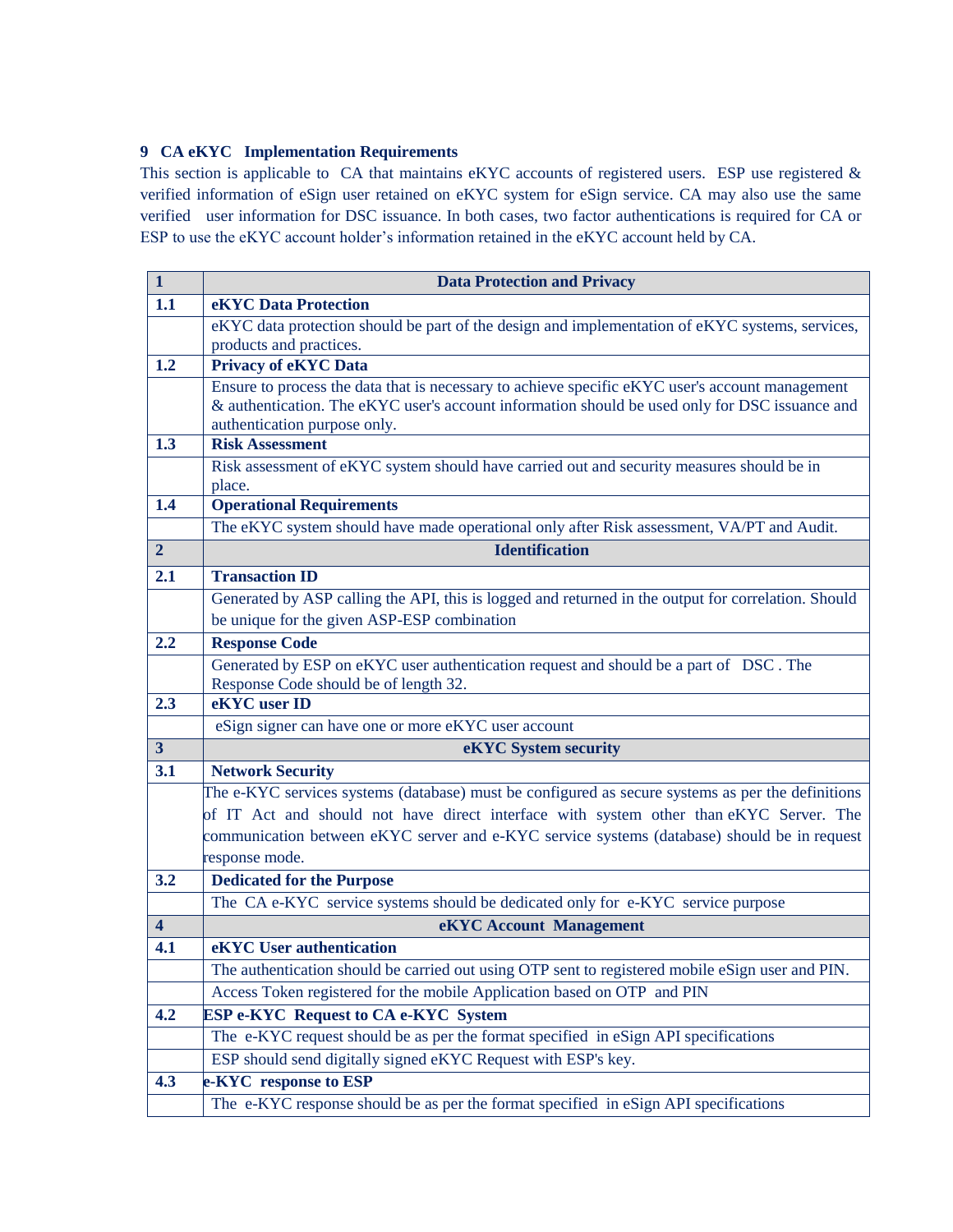|                | The response should be digitally signed using a CA eKYC System key                               |  |  |
|----------------|--------------------------------------------------------------------------------------------------|--|--|
| 4.4            | <b>OTP or Mobile Token Authentication</b>                                                        |  |  |
|                | Each OTP or Mobile Token Response should be sent with purpose and Request and Response           |  |  |
|                | should be preserved.                                                                             |  |  |
| 4.5            | <b>PIN Management</b>                                                                            |  |  |
|                | For PIN management, do not allow clear text transmission, storage or capture of passwords,       |  |  |
|                | maintain audit trails, and lock the account after repeated unsuccessful attempts.                |  |  |
|                | CA should implement mechanism for eKYC user to set eKYC user id and PIN. PIN shall be 6          |  |  |
|                | characters in length                                                                             |  |  |
| 4.6            | <b>Consent</b>                                                                                   |  |  |
|                | The OTP and Mobile Access token verified along with PURPOSE text is deemed as consent.           |  |  |
| 5 <sup>5</sup> | <b>Audit Requirements</b>                                                                        |  |  |
| 5.1            | <b>Audit Trail of Account Creation and Maintenance</b>                                           |  |  |
|                | The audit trail of eKYC account creation, modification, suspension, deletion etc should be       |  |  |
|                | maintained by CA with the details of authorised individual who carried out the operation. The    |  |  |
|                | date/time stamp, requested source details etc. also should be accessible for audit.              |  |  |
|                | A monthly audit of ten percent (subjected to maximum of 5000) of the eKYC account creation $\&$  |  |  |
|                | modification should be carried out by an IS Auditor in the following month and the report should |  |  |
|                | be made available during Annual CA compliance Audit.                                             |  |  |
| 6              | <b>Account Monitoring</b>                                                                        |  |  |
| 6.1            | <b>Account Monitoring facility to eKYC user</b>                                                  |  |  |
|                | The history of eKYC account changes should be made available to eKYC users                       |  |  |
|                | ESP should provide access to the signed transaction details to eSign users                       |  |  |
|                | ASP should provide mechanism for viewing the signed documents to eSign users.                    |  |  |

#### **10 e-Authentication & Electronic Signature Guidelines for Remote Key-Storage**

In order to provide the assurance of sole control over the private key of subscriber in a remote secure device, the authentication for activating the private key for signature function shall be secure and reliable. The authentication data shall be communicated to the HSM managing the private key in a secure manner. The authentication software/firmware shall be executed in the area protected by HSM securing the subscriber private key.

The requirements for creation, management and authentication to eKYC account of subscribers and signature creation based on the one time key pair generation and short validity certificates are specified in the earlier sections. This section is intend to specify the requirements for ESPs to act as a trusted third party for keeping the subscriber private keys and associated public key certificate. The deviation and additional requirements of subscriber private key life cycle management are described in this section. All other aspects relating to empanelment, signature generation, certificate  $\&$  signature standards, are the same as eSign service for short validity certificate based electronic signature.

The overall functionality of the remote key-storage based solution is similar to EU standards (eIDAS, QSCD), however the actual implementation is specific to India PKI based on the architecture & protocol level implementation detailed in the eSign Remote API 1.0.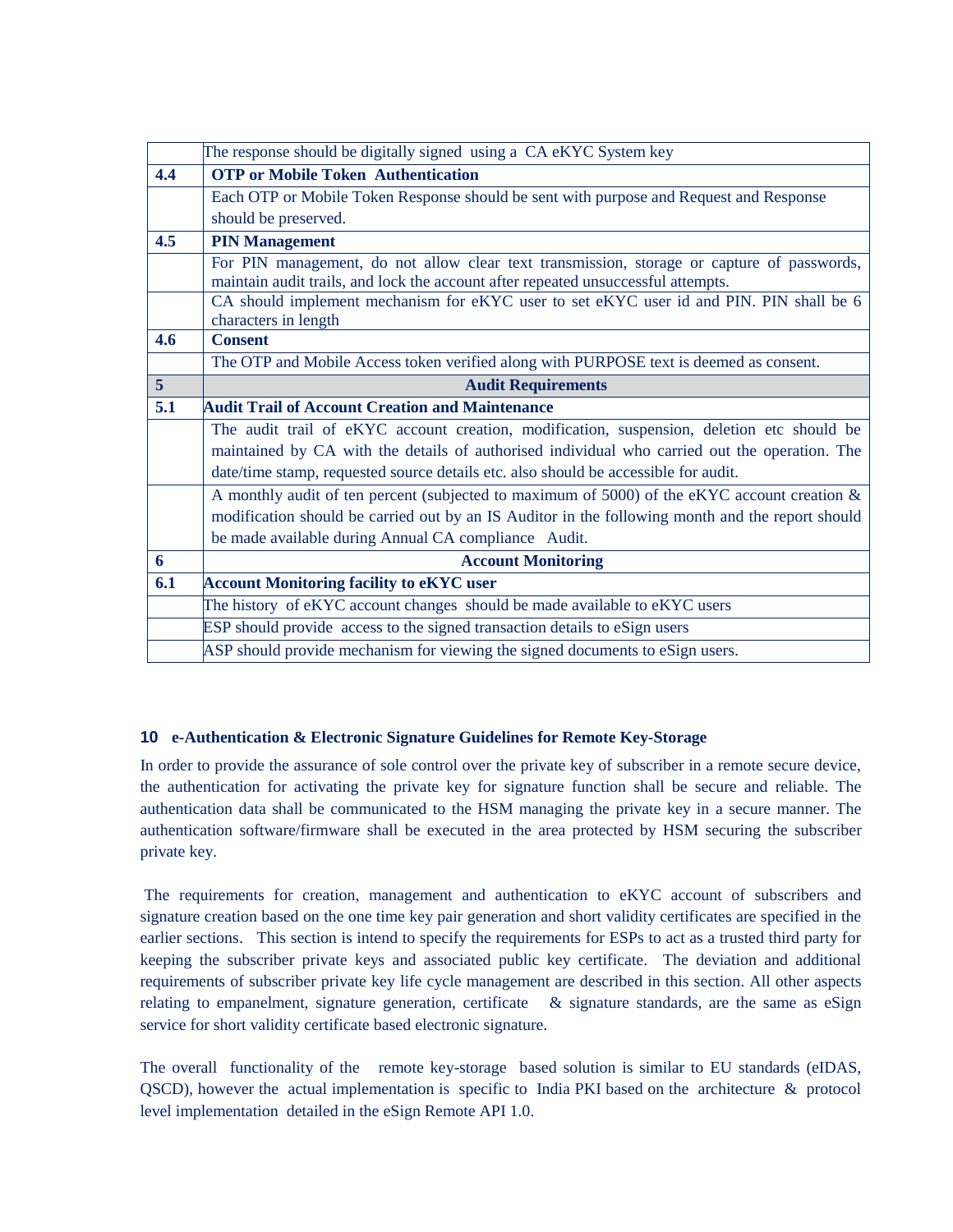As in the case of crypto token, HSM based remote key-storage also shall use PIN as primary authentication. The additional modes of authentication shall be used at eKYC account level by CAs. The ESP/TTP shall use additional modes of authentication at application level before redirecting user to HSM secure key access environment.

This section also defines the security objectives and requirements for a Subscriber Authentication Module (SAM) to allow the private key of a subscriber to be remotely used to sign documents upon proper subscriber authentication. The key requirements are given below

| 1.             | <b>HSM</b> functionality                                                                                                                                                           |  |  |  |
|----------------|------------------------------------------------------------------------------------------------------------------------------------------------------------------------------------|--|--|--|
| 1.             | A Hardware Security Module (HSM) to ensure the security and subscriber control of private key.                                                                                     |  |  |  |
|                | The HSM used for securing private keys of subscribers shall be at least FIPS 140-2 Level 3                                                                                         |  |  |  |
|                | validated/certified. In addition to generation, authentication, and usage of subscriber private keys,                                                                              |  |  |  |
|                | the HSM shall support SAM for secure execution of code.                                                                                                                            |  |  |  |
| 2.             | HSM shall be capable of implementing a secure channel establishment protocol stack for secure                                                                                      |  |  |  |
|                | subscriber authentication data using secure communication protocol stacks like: TLS 1.2, TLS 1.3                                                                                   |  |  |  |
|                | or others offering similar or higher security.                                                                                                                                     |  |  |  |
| 3.             | The HSM shall not permit export or output of subscriber private keys in any form except for the                                                                                    |  |  |  |
|                | backup of the entire HSM.                                                                                                                                                          |  |  |  |
| 4.             | For synchronization of keys in HSM between Main and DR site, FIPS certified synchronization                                                                                        |  |  |  |
|                | features of HSM shall be used.                                                                                                                                                     |  |  |  |
| $\overline{2}$ | <b>Subscriber Authentication Module (SAM)</b>                                                                                                                                      |  |  |  |
| 1.             | Subscriber Authentication Module (SAM) is software which shall reside in the tamper proof                                                                                          |  |  |  |
|                | environment protected by HSM. SAM shall utilize the secure channel interface through KMS to<br>securely communicate with the subscribers, including the subscriber authentication. |  |  |  |
| 2.             | In the SAM, the software functions such as creation, destruction, signing, authentication shall be                                                                                 |  |  |  |
|                | implemented as independent modules under an integrated module.                                                                                                                     |  |  |  |
| 3.             | The verification of authentication code must not be executed by any application other than that                                                                                    |  |  |  |
|                | reside in SAM                                                                                                                                                                      |  |  |  |
| 4.             | CA shall provide access to subscriber for key generation & setting Authpin only after the                                                                                          |  |  |  |
|                | satisfactory completion of identity verification as per IVG.                                                                                                                       |  |  |  |
| 5.             | SAM shall verify the authentication of subscriber before facilitating any subscriber bound                                                                                         |  |  |  |
|                | functions                                                                                                                                                                          |  |  |  |
| 6.             | such as<br>communicating with the HSM for PKCS-10 request generation,<br>Subscriber actions                                                                                        |  |  |  |
|                | obtaining the PKCS-10 from the HSM, and setting the Authpin shall be implemented in a single                                                                                       |  |  |  |
|                | secure session thus providing binding among the subscriber, subscriber's key pair, and Authpin.                                                                                    |  |  |  |
| 7.             | HSM shall receive the authentication code submitted by subscribers in an encrypted form by the                                                                                     |  |  |  |
|                | public key corresponding to the private key generated in the HSM.                                                                                                                  |  |  |  |
| 8.             | CA/ESP shall not deploy any software code components in the SAM which are not assessed by                                                                                          |  |  |  |
|                | the empaneled experts.                                                                                                                                                             |  |  |  |
| 9.             | SAM shall perform authentication of end user using SHA-256 hash of Authpin and a random                                                                                            |  |  |  |
|                | number of 128 bits or longer in accordance with RFC 2104. Alternative authentication protocols                                                                                     |  |  |  |
|                | shall offer at least as much security                                                                                                                                              |  |  |  |
|                |                                                                                                                                                                                    |  |  |  |

**10. 1 Security Procedure For Protection Of Subscriber's Key**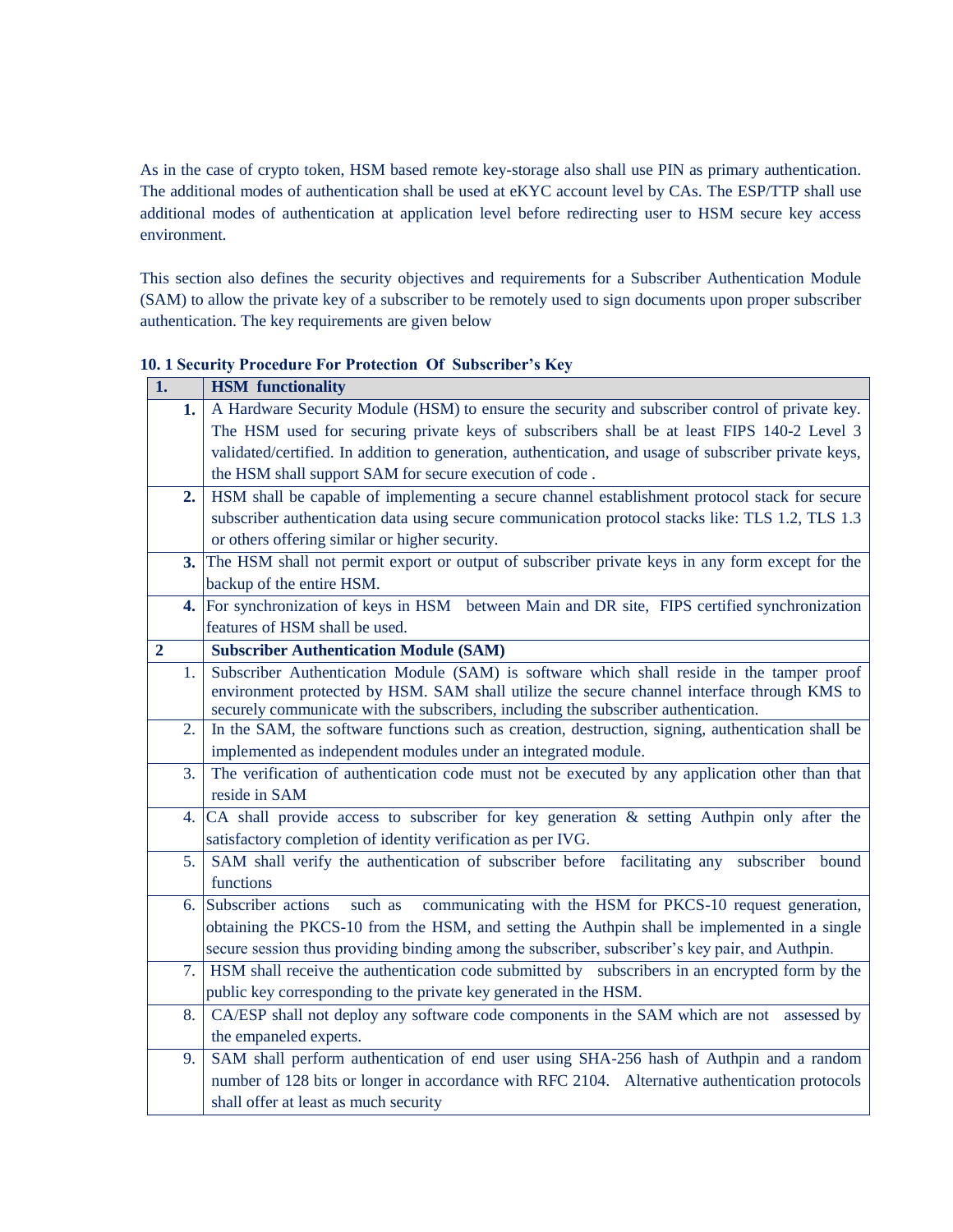|     | 10. The code to be deployed in the SAM shall be digitally signed by CA after security and software                                                                                           |  |  |  |
|-----|----------------------------------------------------------------------------------------------------------------------------------------------------------------------------------------------|--|--|--|
|     | code level auditing to ensure security and reliability. The software testing shall be carried out by                                                                                         |  |  |  |
|     | authorized cert-in empanelled experts. If the SAM functions are natively build in the HSM and                                                                                                |  |  |  |
|     | certified, the same need not to be examined and tested by the empanelled experts.                                                                                                            |  |  |  |
|     | 11. The logs of software changes / installations made in the SAM shall be archived.                                                                                                          |  |  |  |
|     | 12. CA/ESP shall have dedicated Key Management Server (KMS) to interface with HSM/ SAM and                                                                                                   |  |  |  |
|     | the software module interfacing directly with HSM/SAM should host in KMS.<br>All the                                                                                                         |  |  |  |
|     | communication to KMS server shall be in a request/response format.                                                                                                                           |  |  |  |
| 3.0 | Key generation & management                                                                                                                                                                  |  |  |  |
| 1.  | The CA shall facilitate key pair generation by the subscriber under subscriber's direct control after                                                                                        |  |  |  |
|     | successful authentication to eKYC account. The Authpin for subsequent successful authorization                                                                                               |  |  |  |
|     | should be set by the subscriber.                                                                                                                                                             |  |  |  |
| 2.  | The HSM securing the private keys of subscribers shall be physically hosted in the CA                                                                                                        |  |  |  |
|     | premises or application owners premises however it should be under the sole administrative                                                                                                   |  |  |  |
|     | control of CA.                                                                                                                                                                               |  |  |  |
| 3.  | The key generation shall be in the FIPS 140-2 Level 3 validated/certified HSM. Private keys shall                                                                                            |  |  |  |
|     | always be secured by HSM.                                                                                                                                                                    |  |  |  |
| 4.  | The HSM administrator of the hosting environment shall not be able to perform the subscriber's                                                                                               |  |  |  |
|     | key authentication function.                                                                                                                                                                 |  |  |  |
| 5.  | For any key management functions eKYC account id, eKYC account PIN and Authpin                                                                                                               |  |  |  |
|     | authentications shall be required.                                                                                                                                                           |  |  |  |
| 6.  | To ensure the centrally stored private key is bound to the subscriber, implement all<br>subscriber                                                                                           |  |  |  |
|     | actions such as communicating with the HSM for PKCS-10 generation, obtaining PKCS-10 from                                                                                                    |  |  |  |
|     | the HSM, and setting the Authpin in a single secure session.                                                                                                                                 |  |  |  |
|     | This secure session shall be available to the subscriber for key generation<br>& setting Authpin                                                                                             |  |  |  |
|     | only after the satisfactory completion of identity verification as per IVG                                                                                                                   |  |  |  |
| 7.  | The key management function by CA is limited only to deletion backup and restore                                                                                                             |  |  |  |
| 8.  | The private key can be deleted by the subscriber directly or by CA as per the scenarios mentioned                                                                                            |  |  |  |
|     | under CPS. i.e the private key shall be deleted after revocation.                                                                                                                            |  |  |  |
| 9.  | The private key shall not be retained by the HSM beyond the certificate validity period.                                                                                                     |  |  |  |
|     | 10. The certificate renewal, re-key suspension etc., are not allowed under this scheme                                                                                                       |  |  |  |
| 4.0 | <b>Authpin Authentication</b>                                                                                                                                                                |  |  |  |
| 1.  | SAM shall perform subscriber authentication related functions.                                                                                                                               |  |  |  |
| 2.  | Authpin for activation of the private key shall be stored along with eKYC id                                                                                                                 |  |  |  |
| 3.  | Authpin shall be 6 characters in length                                                                                                                                                      |  |  |  |
| 4.  | To protect the Authpin from exposure & binding to data to be signed, HSM shall use a secure                                                                                                  |  |  |  |
| 5.  | session for submission of the data to be signed, once the Authpin authentication succeeds.<br>The maximum number of consecutive Authpin retries shall be 10 after which the account shall be |  |  |  |
|     | temporarily locked out for a period of no less than one hour or until HSM Trusted Administrator                                                                                              |  |  |  |
|     | takes action. Upon three consecutive lockouts, the account shall be permanently locked out.                                                                                                  |  |  |  |
| 6.  | Upon permanent locked out of account, CA should provide mechanism for resetting Authpin by                                                                                                   |  |  |  |
|     | the subscriber after a successful video verification of the subscriber                                                                                                                       |  |  |  |
| 5   | Roles, privileges and access control                                                                                                                                                         |  |  |  |
| 1.  | The following human users or IT entity with designated roles & privileges interact with SAM                                                                                                  |  |  |  |
| 2.  | Users - the authorised and registered subscribers                                                                                                                                            |  |  |  |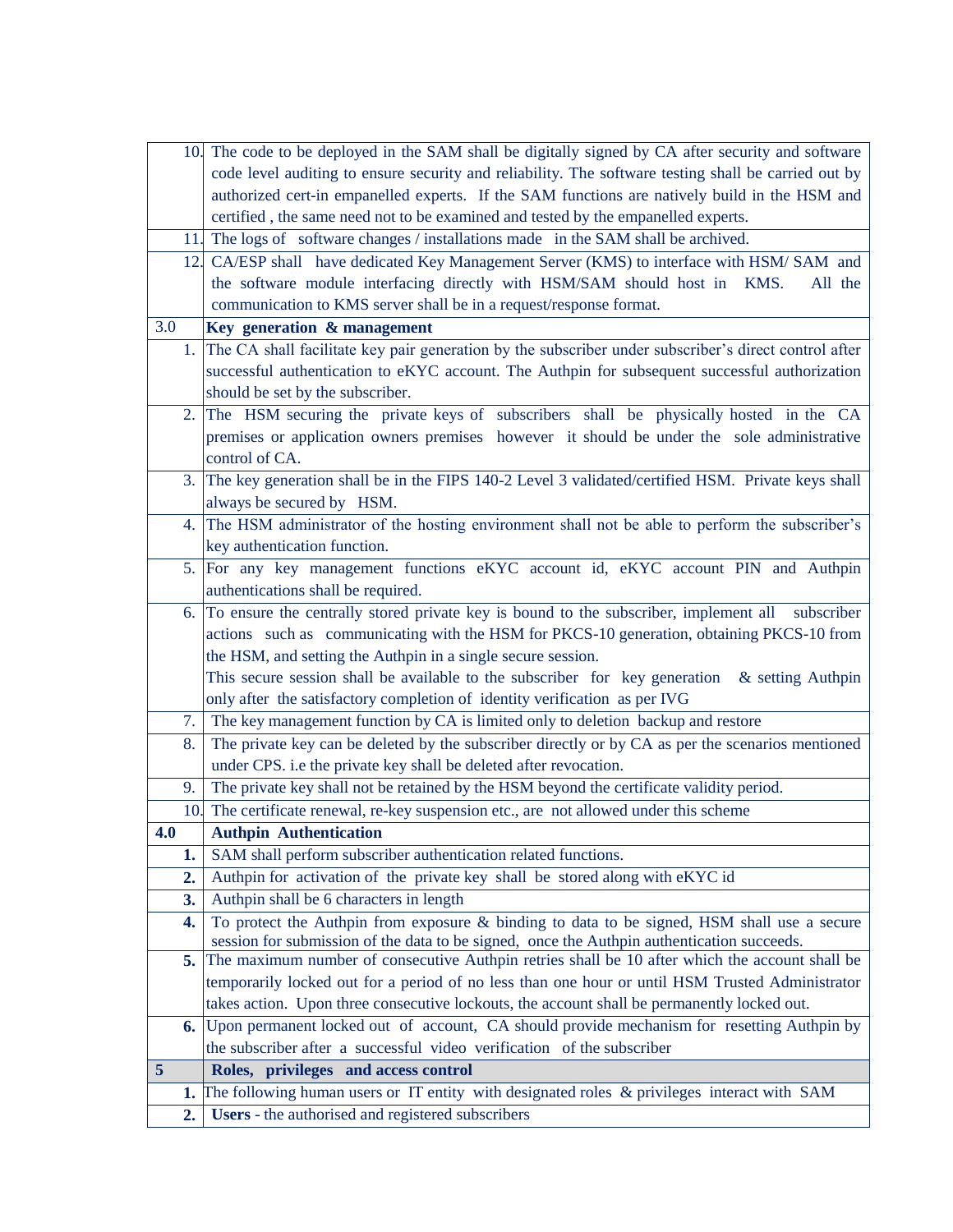| 3. | HSM Administrator: Handling software code, initialization of subscriber                                |  |  |
|----|--------------------------------------------------------------------------------------------------------|--|--|
| 4. | <b>Administrator</b> -security, user management and other administrative functions                     |  |  |
| 5. | <b>Verification agent</b> - establishing the identity of the signatory, providing this data to the SAM |  |  |
|    | ensuring it's integrity and initiating the lifecycle of the signatory account. Signatory account       |  |  |
|    | creation and initialization shall not allow without verification agent's authentication.               |  |  |
| 6. | <b>Auditor</b> - The auditor is in charge of performing the audit functions                            |  |  |
| 6  | <b>Software Modules</b>                                                                                |  |  |
| 1. | CA shall implement the following two software components in the CA systems for interfacing             |  |  |
|    | with HSM for management of eKYC account synchronization, key management, certificate                   |  |  |
|    | management, Authpin management, and signature as per eSign Remote API 1.X                              |  |  |
| 2. | CHI- eKYC account synchronization, key management, certificate management, Authpin                     |  |  |
|    | management shall be managed by CA-HSM Interface (CHI) software module.                                 |  |  |
| 3. | SHI- The Signing-HSM interface (SHI) module shall interface with HSM for signature                     |  |  |
|    | functionalities. The <b>SHI</b> module may be hosted in the CA or at trusted third party site.         |  |  |
| 4. | AI- CA shall implement Authentication Interface(AI) software component as per eSign API                |  |  |
|    | 1.x for interfacing with subscriber and HSM for authentication.                                        |  |  |
| 5. | All communication between CHI, SHI and AI shall be signed $\&$<br>encrypted through secure             |  |  |
|    | channel.                                                                                               |  |  |
| 6. | CHI, SHI and AI modules shall be digitally signed by CA.                                               |  |  |

#### **10.2 CA Requirements**

The procedure to be followed for issuance of crypto token based certificates and eSign services are described/referred in the CPS. The following section will be used as a reference point in the CPS for certificate life cycle & signature service based on remote-key storage

| 1              | <b>CA INFRASTRUCTURE</b>                                                                    |  |  |
|----------------|---------------------------------------------------------------------------------------------|--|--|
|                | The CA system used for issuance of crypto token based DSC can be integrated with remote-    |  |  |
|                | key storage based DSC issuance.                                                             |  |  |
| $\overline{2}$ | <b>DSC Application Form</b>                                                                 |  |  |
| 2.1            | eKYC account                                                                                |  |  |
|                | eKYC account maintained at CA/ESP is a prerequisite for remote key-storage of a subscriber. |  |  |
| 2.2            | The DSC application form                                                                    |  |  |
|                | The DSC application form for long term validity DSC issuance on remote key-storage of a     |  |  |
|                | subscriber shall be as per the CPS and Schedule IV of IT Act                                |  |  |
| 2.3            | <b>Response Code</b>                                                                        |  |  |
|                | Response code shall be generated by ESP on eKYC user authentication request for certificate |  |  |
|                | generation and should be a part of DSC & DSC application form. The Response Code should     |  |  |
|                | be of length 32.                                                                            |  |  |
| 2.4            | eKYC user ID                                                                                |  |  |
|                | eSign signer can have one or more eKYC user account                                         |  |  |
| 3              | Key Life cycle & Signature requirements                                                     |  |  |
|                | The key life cycle should be able to handle the following functions :                       |  |  |
|                | 1. Creation of account in the protected storage area of HSM                                 |  |  |
|                | 2. Enrolment for authentication and signature service                                       |  |  |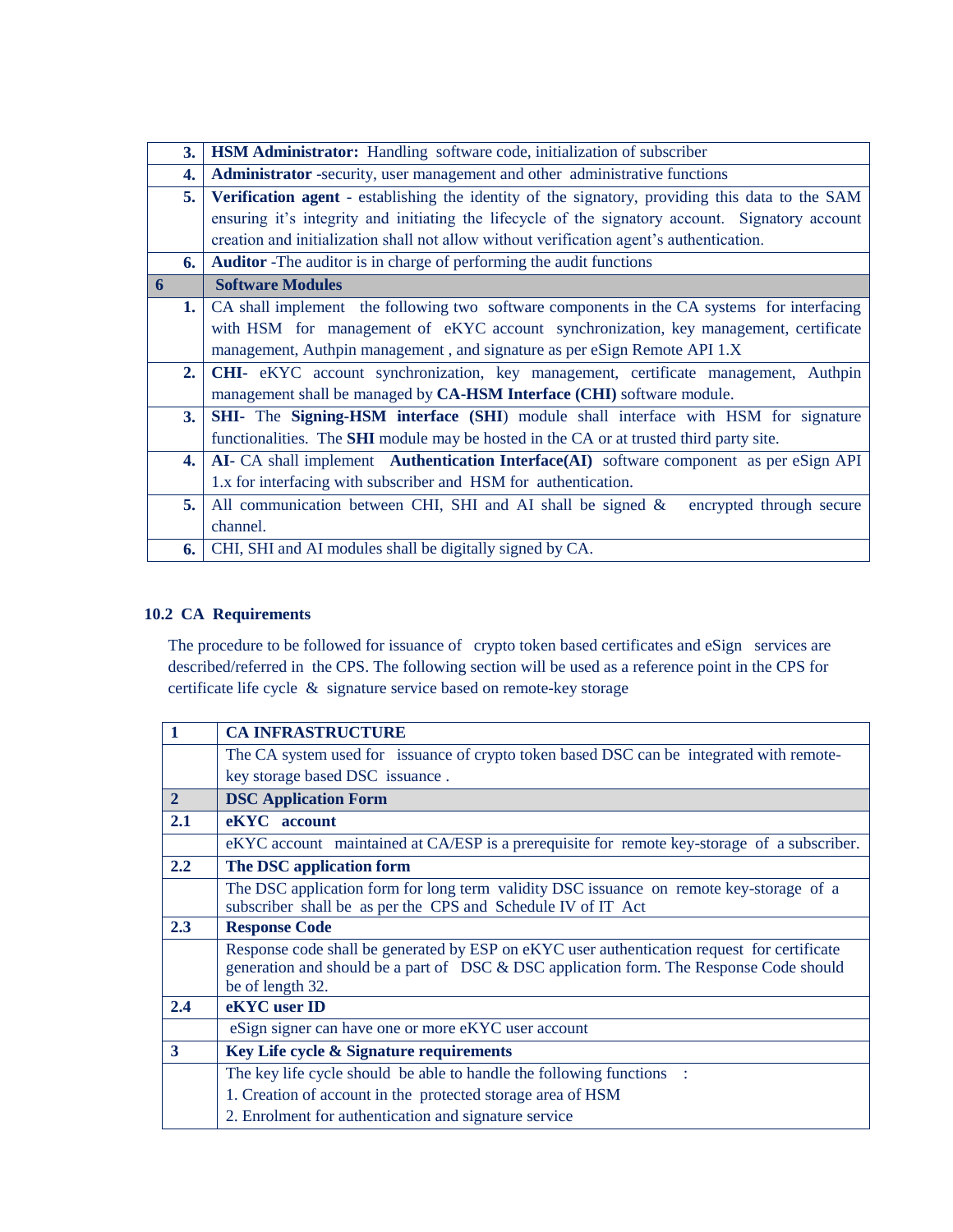|     | 3. Key pair and certificate generation                                                               |  |  |  |  |
|-----|------------------------------------------------------------------------------------------------------|--|--|--|--|
|     | 4. Activation of signature service                                                                   |  |  |  |  |
|     | 5. Use of signature service                                                                          |  |  |  |  |
|     | 6. Deactivation of signature service                                                                 |  |  |  |  |
|     | 7. Deletion of the account created in the SAM                                                        |  |  |  |  |
|     | certificate life cycle functions which involve HSM interaction, upon successful<br>the<br><b>For</b> |  |  |  |  |
|     | authentication to eKYC account by subscriber, CA redirect subscriber to HSM environment              |  |  |  |  |
|     | through CHI.                                                                                         |  |  |  |  |
|     | The request/response between CA system and HSM environment shall be as per the eSign                 |  |  |  |  |
|     | Remote API 1.X                                                                                       |  |  |  |  |
| 3.1 | <b>Certificate Issuance</b>                                                                          |  |  |  |  |
|     | eKYC account is pre-requisite for remote key storage. After success authentication to eKYC           |  |  |  |  |
|     | account by subscriber, CA redirect user to HSM environment for key generation, setting of            |  |  |  |  |
|     | Authpin, CSR generation, and verification of certificate details and download of certificate         |  |  |  |  |
|     | through CHI. CA shall ensure that all these actions are happening in a single secure session.        |  |  |  |  |
| 3.2 | <b>Certificate Revocation</b>                                                                        |  |  |  |  |
|     | Subscriber requesting for revocation of shall be redirected to HSM environment through CHI for       |  |  |  |  |
|     | revocation of certificate. For self-revocation, the authentication to eKYC account is mandatory.     |  |  |  |  |
|     | The CA trusted persons are also be allowed to revoke after due verification of the as per the        |  |  |  |  |
|     | conditions and procedure specified under CPS                                                         |  |  |  |  |
| 3.3 | <b>Subscriber Signing</b>                                                                            |  |  |  |  |
|     |                                                                                                      |  |  |  |  |
|     | The Signing HSM Interface (SHI) module for subscriber signature function can<br>reside at            |  |  |  |  |
|     | CA premises or trusted third party premises.                                                         |  |  |  |  |
|     | The user shall authenticate to eKYC account in the case of SHI is hosted at CA and trusted           |  |  |  |  |
|     | third party application access account if it is hosted at trusted third party premises               |  |  |  |  |
|     | The SHI software component shall redirect subscriber to HSM environment as per the eSign             |  |  |  |  |
|     | API.0                                                                                                |  |  |  |  |
| 4   | <b>Audit Trail of Account Creation and Maintenance</b>                                               |  |  |  |  |
|     | The audit trail of certificate issuance, key generation, Authpin setting/reset, signature            |  |  |  |  |
|     | request/response etc should be maintained by CA. The date/time stamp, requested source details       |  |  |  |  |
|     | etc. also should be accessible for audit.                                                            |  |  |  |  |
|     | A monthly audit of ten percent (subjected to maximum of 5000) of the certificate issuance,           |  |  |  |  |
|     | signature functions shall be carried out by an IS Auditor in the following month and the report      |  |  |  |  |
|     | shall be made available during Annual CA compliance Audit.                                           |  |  |  |  |
| 5   | <b>Account Monitoring facility to eKYC user</b>                                                      |  |  |  |  |
|     | The history of certificate issuance, setting PIN, & signature of documents shall be made available   |  |  |  |  |
|     | to subscribers.                                                                                      |  |  |  |  |
|     | CA shall provide access to the signed transaction details to subscribers                             |  |  |  |  |

\*\*\*\*\*\*\*\*\*\*\*\*\*\*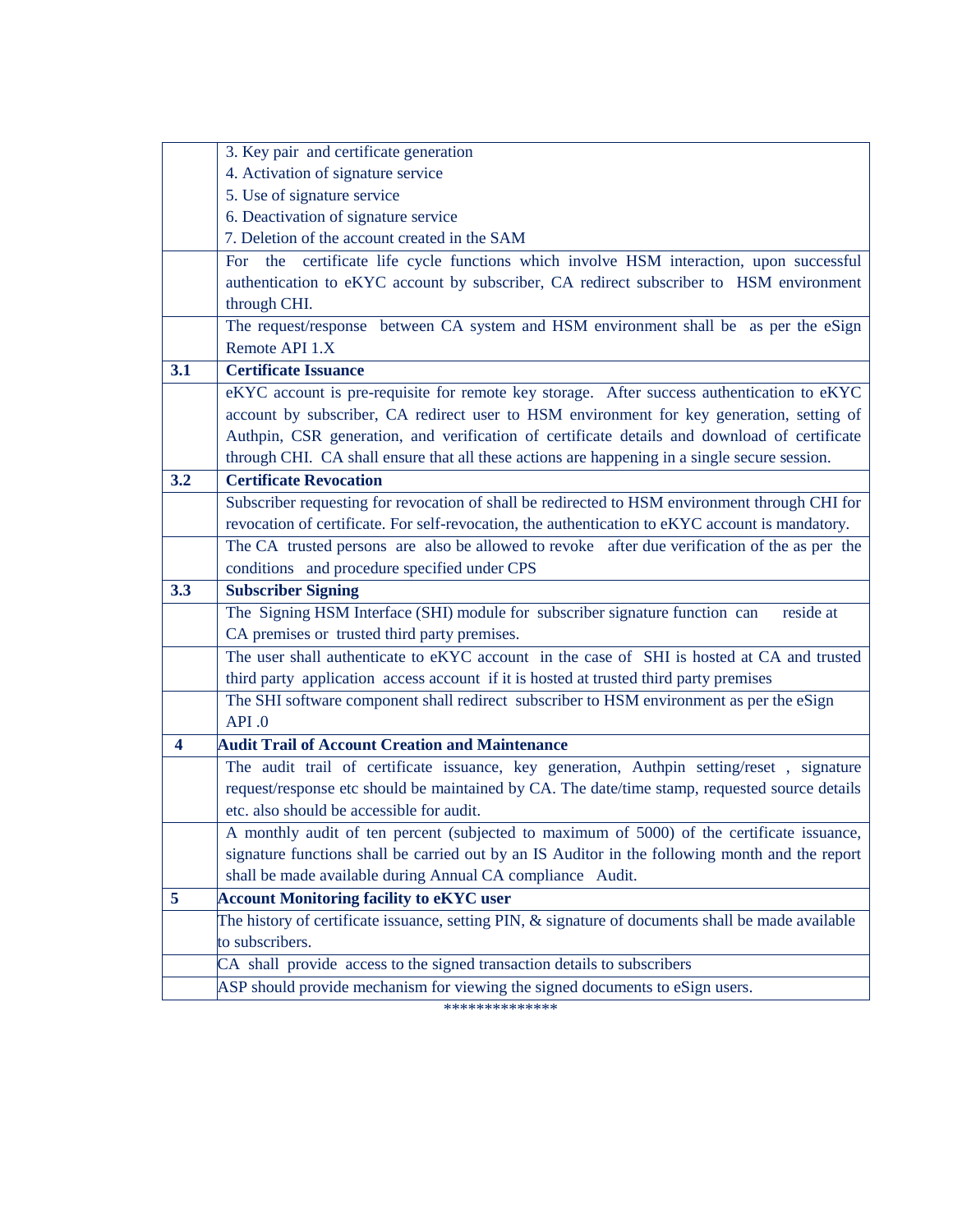# **Change History**

| SL             | <b>DATE</b>                       | <b>SECTION</b> | <b>MODIFICATION</b>                                                                                                                 |
|----------------|-----------------------------------|----------------|-------------------------------------------------------------------------------------------------------------------------------------|
| 1              | 09.04.2015                        | 2.3(2)         | Existing: The private key of the subscriber shall be stored in                                                                      |
|                |                                   |                | Hardware security module (HSM)                                                                                                      |
|                |                                   |                | Modified: The private key of the subscriber shall be secured                                                                        |
|                |                                   |                | by Hardware security module (HSM)                                                                                                   |
| 2.             | 21.05.2015                        | 7.             | 1. Existing: Prior to DSC issuance, CA systems should                                                                               |
|                |                                   |                | programmatically verify to confirm<br>the DSC issued through                                                                        |
|                |                                   |                | Aadhaar e-KYC service is only for intended purpose and nothing                                                                      |
|                |                                   |                | else                                                                                                                                |
|                |                                   |                | Modified: CA system shall be configured to issue only Aadhaar e-<br>KYC class end entity individual digital signature certificates. |
|                |                                   |                | 2. Existing: The CA system should accept only digitally signed                                                                      |
|                |                                   |                | Certificate Signing Request (CSR) from designated ESP systems                                                                       |
|                |                                   |                | over a dedicated link.                                                                                                              |
|                |                                   |                | Modified: The CA system should accept only digitally signed                                                                         |
|                |                                   |                | Certificate Signing Request (CSR) from designated ESP systems                                                                       |
|                |                                   |                | over a secure link.                                                                                                                 |
| 3.             | 21.05.2015                        | 2.7            | Addition: 2.7 ESSENTIAL SECURITY REQUIREMENTS                                                                                       |
| $\overline{4}$ | 21.05.2015                        | 3.1            | 3.1 Types of Events Recorded<br>CA & ESP Auditable events are separated                                                             |
| 5              | 21.05.2015                        | 2.6            | 2.6 EVIDENCE REQUIREMENTS                                                                                                           |
|                |                                   |                | Heading added                                                                                                                       |
| 6              | 23.06.2015                        | $2.7 - 1.6$    | Existing : Prior to DSC issuance and sending response to                                                                            |
|                |                                   |                | ESP, CA systems should programmatically verify to                                                                                   |
|                |                                   |                | confirm the DSC issued through Aadhaar e-KYC service is                                                                             |
|                |                                   |                | only for intended purpose and nothing else                                                                                          |
|                |                                   |                | Modified: CA system shall be configured to issue only Aadhaar e-                                                                    |
|                |                                   |                | KYC class end entity individual digital signature certificates.                                                                     |
| $\overline{7}$ | 23.06.2015                        | $2.3 - 1$      | Existing: The key pairs are generated after Aadhaar e-KYC based                                                                     |
|                |                                   |                | authentication which is unique to the subscriber.<br>Modified: The key pairs shall be unique to the subscriber.                     |
|                | Version 1.0 to 1.2 -Modifications |                |                                                                                                                                     |
|                |                                   |                |                                                                                                                                     |
| 8              | 07.06.2016                        | 3.1            | In auditable events, the applicability columns have been deleted.                                                                   |
| 9              | 07.06.2016                        | 3.1            | Auditable Event/ Audit Criteria(ESP) reports added                                                                                  |
| 10             | 07.06.2016                        | 8              | section 8 added                                                                                                                     |
| 11             | 07.06.2016                        | 27             | ESSENTIAL SECURITY REQUIREMENTS                                                                                                     |
|                |                                   |                | 1.9.2, 1.9.3 deleted                                                                                                                |
| 12             | 07.06.2016                        | 2.7            | In 1.1, "The communication between ASP and ESP should be<br>encrypted " modified to "The communication between ASP and              |
|                |                                   |                |                                                                                                                                     |